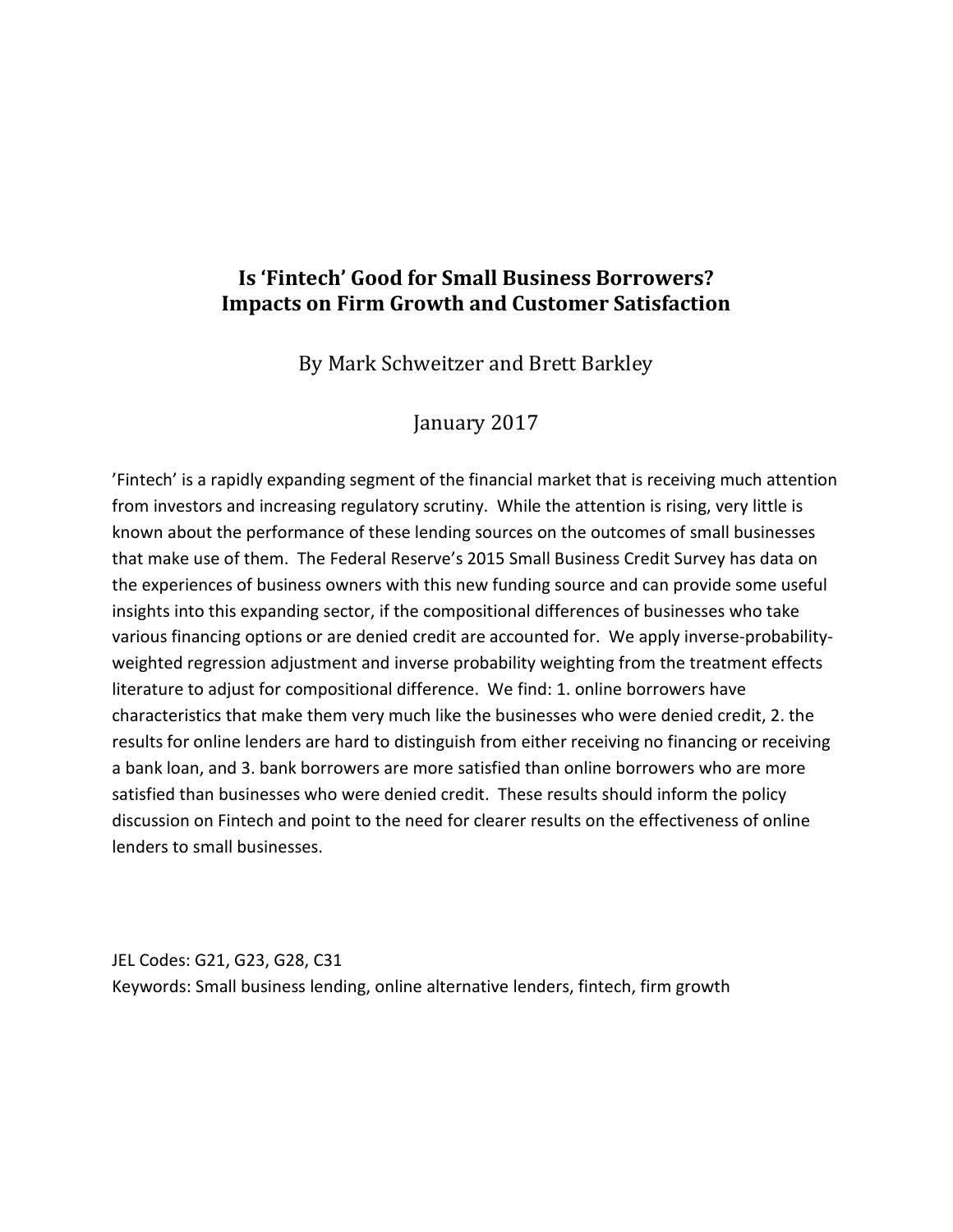## **1 Introduction**

l

'Fintech' is used to describe the rapidly growing set of technology firms providing alternatives to traditional banking services, most often exclusively in an online environment. 'Fintech' firms compete in financial services markets ranging from consumer payment, asset management, and lending and they attracted \$19.1 billion in investments in 2015 and another \$17.8 billion through the third quarter of 2016, according to KPMG (2016a; 2016b). Despite the substantial investments and growing activity levels, the sector has been lightly regulated and research on the effects of 'fintech' as a financing alternative is only recently begun to occur (US Treasury 2016; Jagtiani and Lemieux 2016; Wiersch and Lipman 2015; Mach et al 2014; Morse 2015).

According to the Federal Reserve's 2015 Small Business Credit Survey Report on Employer Firms (referred to as the "2015 Report" in the reminder of this paper) about 20% of small businesses that sought financing applied with a fintech or online lender<sup>[1](#page-1-0)</sup>, versus 52% from small banks and 42% from large banks. Among firms with less than \$100,000 of revenue, 30% of firms applied with an online lender. Clearly, it would be helpful for businesses and regulators to know how these new lending alternatives have been working for the small businesses that use them.

We will compare impacts of online lending with traditional finance, where research has long focused on the role of banks in the financing and growth of small businesses. Community banks have long been an important source of credit for small businesses (Berger and Udell 2002; Wiersch and Shane 2013). Despite a growing market share for large banks in small business lending dating back to the 1990s, several studies have shown that community banks still have an advantage in providing appropriate credit products for small businesses (Deyoung et al 2011; Deyoung et al 2008; Berger et al 2005). As far as we know there is no equivalent literature on online alternative lenders, which began to play an increasingly important role in small business lending over the last few years.

While the value of research on fintech lending to small business is high, the available data on the experiences of borrowers is very limited. Partnerships among Federal Reserve Banks sought to address this shortcoming by including questions on online lenders in small business surveys that have been conducted in some form since 2010 to document the financial needs and outcomes of small businesses and the extent to which access to credit might be hindering the ability of a small business to expand. Unfortunately, this survey is not a stratified random sample of small business and covers primarily the small businesses in the surveying Federal Reserve Districts. The 2015 report indicates that online loans do help the self-reported growth

<span id="page-1-0"></span> $1$  Throughout the paper, we use the terms fintech lenders and online lenders interchangeably.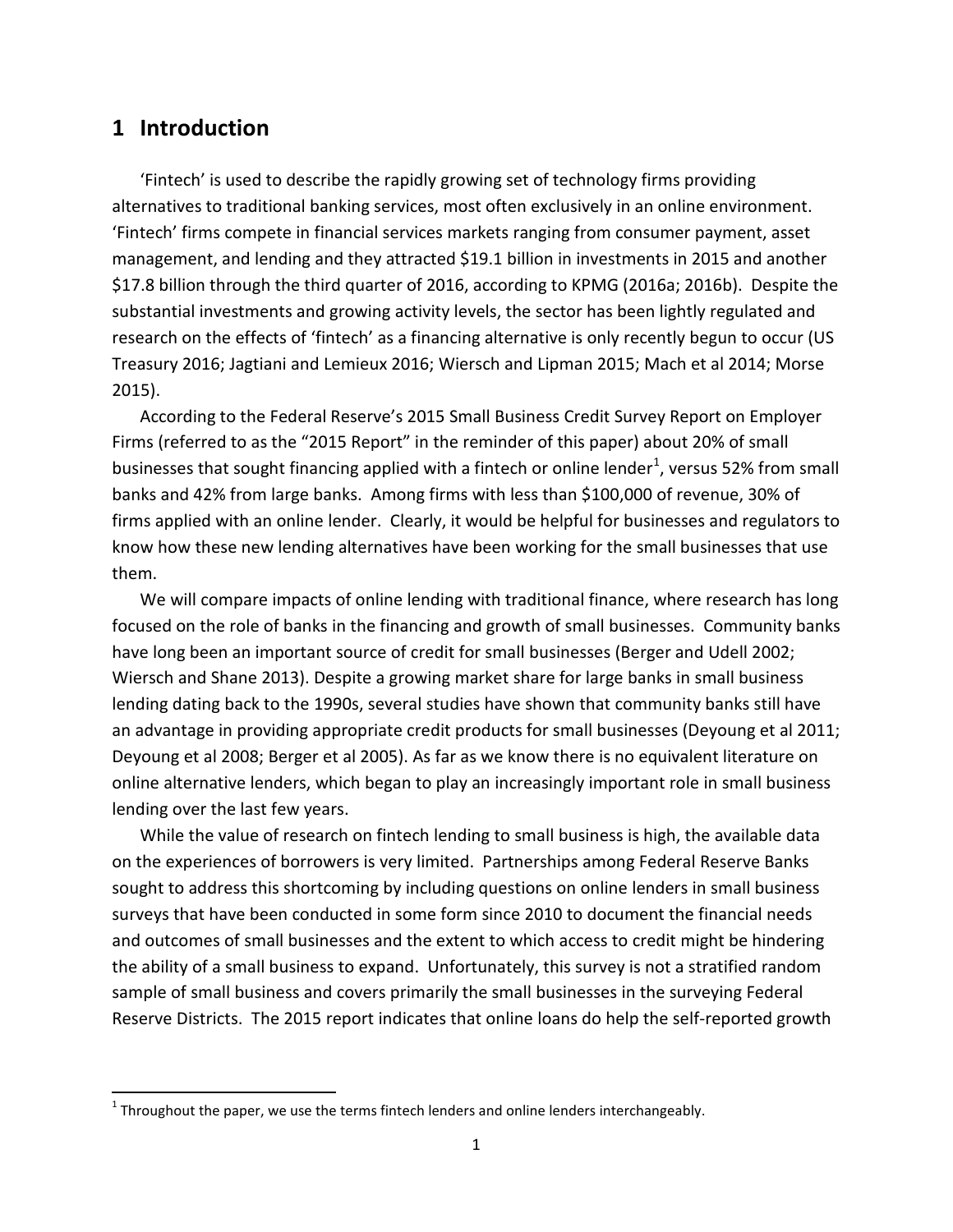prospects of respondents but successful borrowers are more satisfied with traditional sources of financing.

While these are interesting results that might prove useful to potential borrowers and regulators alike, apart from sample weights to make the sample more representative of the population distribution of firms they include no controls and the exposure and borrowing alternatives of the respondents is likely to vary substantially based on their size, age, revenues, and other characteristics of the management and of the firm. While the geographic limitations of the survey cannot be addressed, this paper will use the semi-parametric modeling of treatment effects literature to more robustly access the impacts and customer satisfaction differences associated with online lenders for representative borrowers. In addition, we will explore the impacts and satisfaction figures for minority-owned businesses.

# **2 Small Business Credit Survey Design and Coverage**

The Small Business Credit Survey (SBCS) is a survey of establishments<sup>[2](#page-2-0)</sup> with less than 500 employees designed and implemented by participating Federal Reserve Banks that collects information about business performance, financing needs and choices, and borrowing experiences. The survey is designed to inform policymakers about how the small business credit environment impacts firm operation and growth and to help service providers in shaping programs that benefit small business owners.<sup>[3](#page-2-1)</sup>

In 2015, the Federal Reserve Banks of Atlanta, Boston, Cleveland, New York, Philadelphia, Richmond, and St. Louis partnered with over 100 organizations—including chambers of commerce, industry associations, development authorities, and other civic and non-profit partners—to field the SBCS online between September 28 and November 27. The sampling frame consists of businesses on the membership list or registry of partner organizations and is, therefore, a convenience sample. Across each participating Federal Reserve district, businesses receive an email from partner organizations on behalf of the respective Federal Reserve Bank requesting their participation and providing a URL link to the survey.<sup>[4](#page-2-2)</sup> Response rates for each partner organization are tracked in real time, and partners with initially low response rates may be encouraged to send out additional emails to businesses on their distribution list until the

 $\overline{\phantom{a}}$ 

<span id="page-2-0"></span> $2$  In the remainder of the paper, we use the terms "firm" and "business" interchangeably to refer to surveyed establishments.

<span id="page-2-1"></span><sup>&</sup>lt;sup>3</sup> See<https://www.newyorkfed.org/smallbusiness/small-business-credit-survey-employer-firms-2015> and [https://www.clevelandfed.org/community-development/small-business/about-the-joint-small-business-credit](https://www.clevelandfed.org/community-development/small-business/about-the-joint-small-business-credit-survey.aspx)[survey.aspx](https://www.clevelandfed.org/community-development/small-business/about-the-joint-small-business-credit-survey.aspx) for more information.<br><sup>4</sup> Some partners are national organizations and may pull in responses from businesses in states outside of

<span id="page-2-2"></span>participating Federal Reserve districts (e.g., California, Texas, etc.). Additionally, some Federal Reserve Banks only work with partners in one or a few states in their district, and therefore responses are only received from businesses in those select states.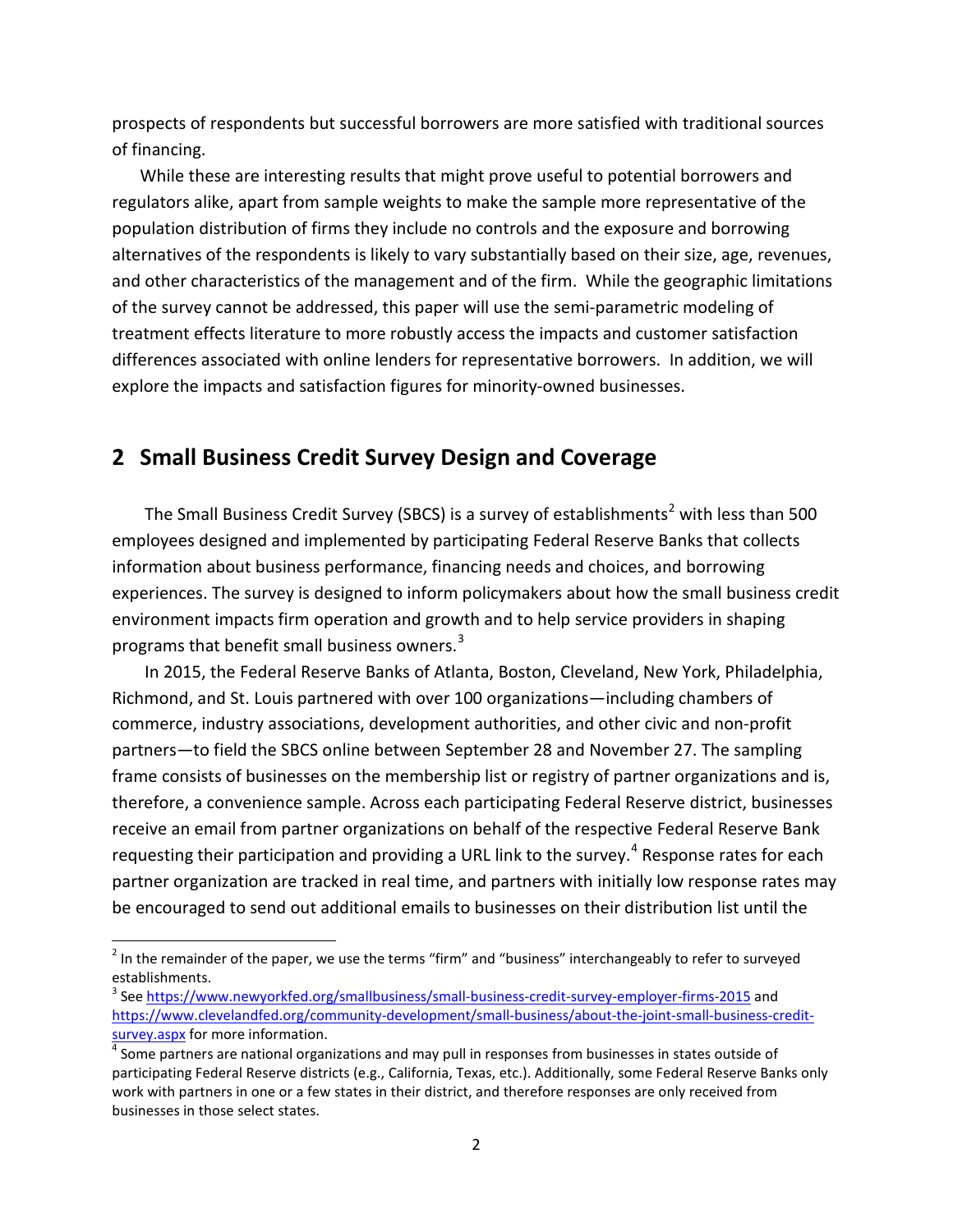survey officially closes. In total, responses were collected from 5,420 firms across 26 states. We use data only on employer firms, reducing the sample to 3,459 respondents. Of these, around 1,198 to 1,211 firms (depending on the response rate of the outcome being measured) fall into one of our three treatment groups and are thus eligible for our analysis.

Unweighted, the SBCS sample is likely to reflect the firms favored by the Federal Reserve's collection process. For example, given that the sampling frame primarily consists of distribution lists of chambers of commerce and industry associations—organizations less likely to be connected to younger less established firms—it is reasonable to expect that such firms would be underrepresented in the SBCS sample. If these demographic variables affect the lender a small business chooses to borrow from or expectations about future firm growth, estimates from these data would likely suffer from endogenous sampling—which as Manski and Lerman (1977) show generally results in inconsistent parameter estimation. In order to correct for gross sampling deviations from population data, the SBCS employs a ratio adjustment weighting method along the demographic dimensions of age, employee size, and industry to make the sample more representative of the population distribution of firms.<sup>[5](#page-3-0)</sup> Age of firm data come from the Census Bureau's Business Dynamics Statistics. Industry and employee size data are from County Business Patterns.

While the decision to weight data in the case of estimating population descriptive statistics is relatively straightforward, more caution is advised when performing estimation of causal effects, as in the current analysis, in which case weighting the data could actually lead to a less efficient estimator (Solon et al. 2013). Our semiparametric techniques are designed to flexibly account for further, correlated differences in firm demographic and other factors altering the variables of interest. In addition, our analysis will also explore the robustness of all results by repeating the analysis weights excluded.

Basic characteristics of the SBCS sample suggest that in general younger firms with fewer employees and less revenue are more likely to take a loan from an online lender (Table 1). In terms of industry, firms in healthcare, administrative services, and retail are the most common customers for fintech products. A larger proportion of firms operating at a loss also tend to turn to online lenders compared to firms receiving loans from traditional lenders, as do minority-, women-, and veteran-owned businesses. These basic patterns hold in both the unweighted and weighted samples.

 $\overline{\phantom{a}}$ 

<span id="page-3-0"></span> $<sup>5</sup>$  Most econometric studies instead weight by an observation's inverse probability of selection. The SBCS poses</sup> certain limitations in this regard because the entire sample frame is not known. See Table A1 for comparisons of the weighted and unweighted sample to population characteristics. Table A2 provides a description of the sample weight.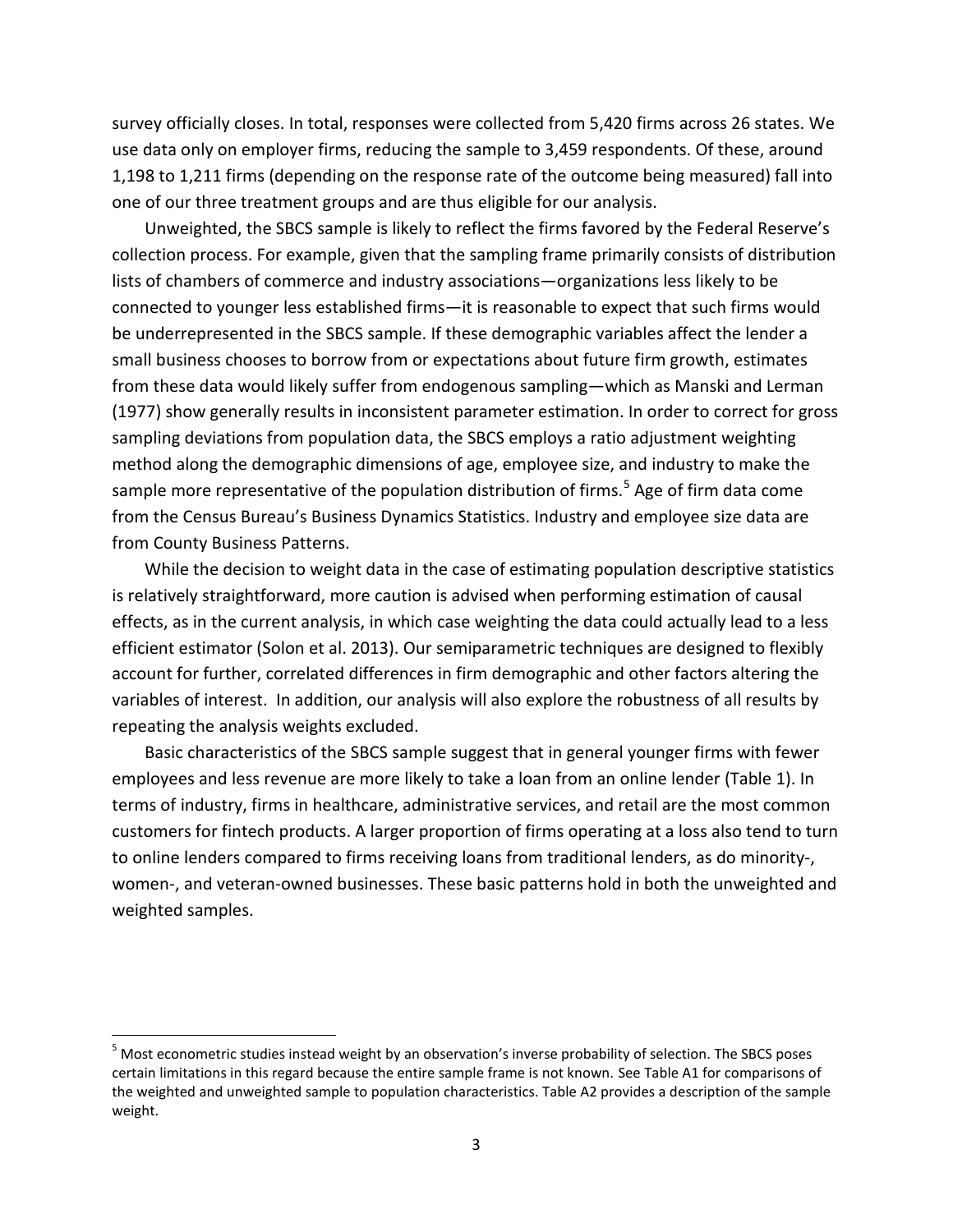## **3 Evaluating the Impact of Financial Alternatives for Small Businesses**

The outcomes for revenue growth, employment growth, and satisfaction with financing are the focus of this analysis. They are shown in Table 2 with no controls applied other than the weighting to match population statistics. Based on the unweighted sample, firms that are denied financing are the least likely to report future growth, whether in terms of revenue or employment—though the differences are not large. In contrast, firms receiving fintech financing are the most likely to report positive expectations about future growth. After applying weights to the data, patterns shift to where it appears, perhaps surprisingly, that firms denied financing have the most positive expectations about future firm growth, especially in terms of revenue. Still, overall differences in expectations across treatment groups are not large and in either the unweighted or weighted case we cannot conclude that the raw differences in survey results constitute a real impact of receiving certain types of financing or not on expected growth.

Differences in satisfaction levels across treatment groups are much more pronounced, with only 6.6% of firms denied financing being satisfied with their lender(s) compared to 45% among firms approved by fintech lenders and 79.2% among firms approved by traditional bank lenders. This pattern largely remains unchanged in the weighted dataset.

Comparison of uncontrolled outcomes can be misleading. Ideally, we would like to observe the counterfactual scenarios of each firm, that is to say what the expectations of a firm denied financing would have been if it had been approved by a online lender and likewise if it had been approved by a traditional lender. Additionally, treatment status could be related to factors that also affect expectations about firm growth. For example, younger firms might have a lower chance of receiving financing and they might also be more likely to anticipate future growth compared to older more established firms. In this case, we would be picking up the confounding effect of age on firm growth expectations across treatment groups and unable to measure the true effect of financing alternatives. In Section 3.1, we describe two estimation techniques designed to mimic one or both of these processes in order to obtain more reliable results.

We seek to estimate the average treatment effect of financing alternatives on a random firm for the performance of lending on three outcomes as reported by the small business owners. Ideally, we would like to observe firms with fintech financing, traditional bank financing, and receiving no financing. However, by construction we will never see all three financing treatments for the same owner because they are mutually exclusive. Furthermore our data are not the product of a large scale randomized experiment which could make other important characteristics of the owner/firm asymptotically irrelevant. These weaknesses imply that confounding variation (like the age and profitability of the business/owner) could impact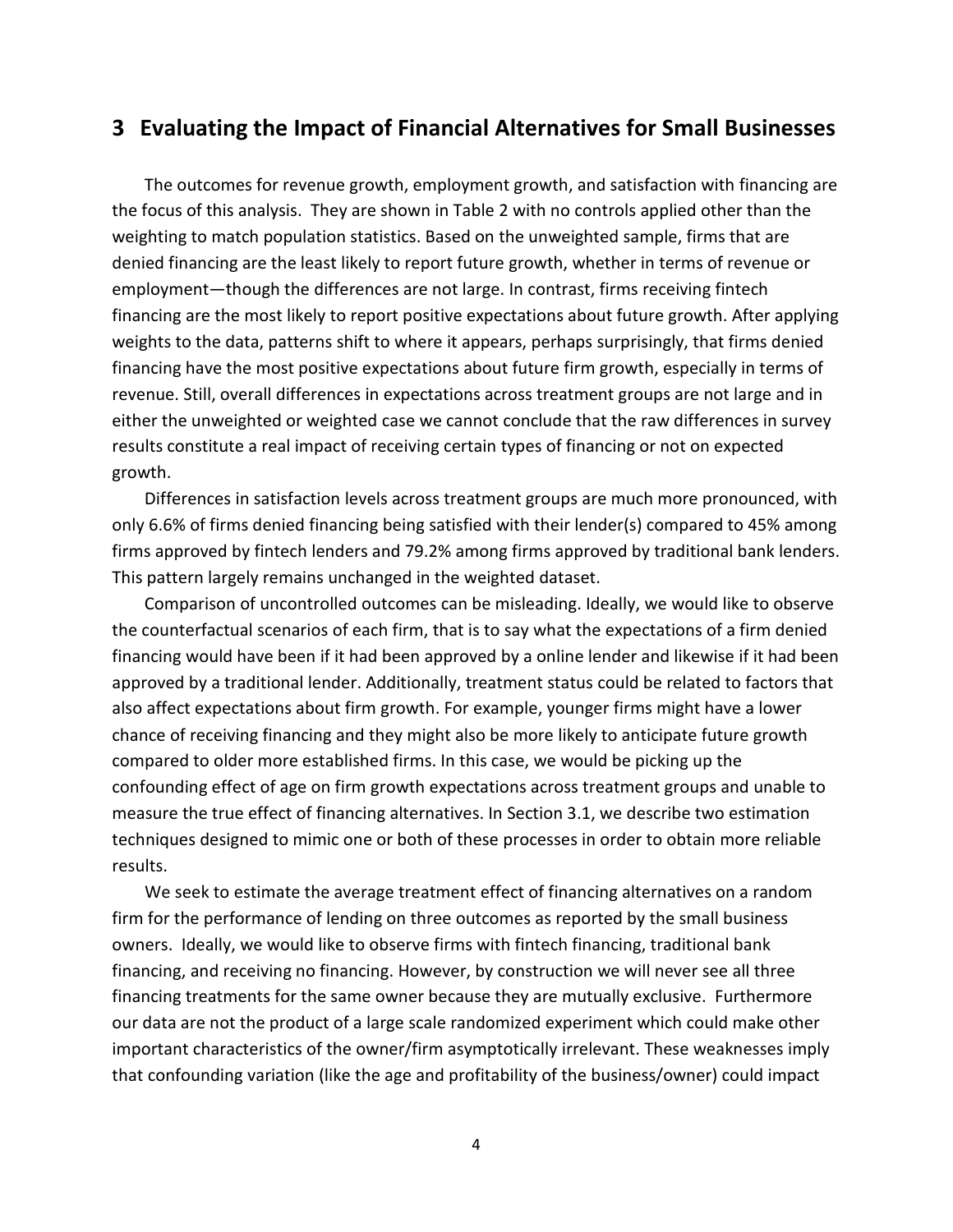the likelihood of observing a given financing treatment and, potentially, the outcomes of interest given a financing treatment.

We apply the literature of semi-parametrically estimated treatment effects given the likelihood that firms with specific characteristics are provided financing  $w_i = O$ , *B*, or *D*. Specifically we will estimate potential-outcome means for firms with their characteristics set equal to an appropriate benchmark level,  $X = x$ , who received online financing only  $(E[Y_i(0)|X=x, w_i=0])$ , firms who received bank financing  $(E[Y_i(B)|X=x, w_i=B])$ , and those firms who sought financing but were denied  $(E[Y_i(D)|X = x, w_i = D])$ . Using these terms we could evaluate an average treatment effect for online financing as  $ATE(0) = E[Y_i(0) | X =$  $x, w_i = 0$  -  $E[Y_i(D)|X = x, w_i = D]$  along with a parallel estimate for traditional bank financing,  $ATE(B) = E[Y_i(B)|X = x, w_i = B] - E[Y_i(D)|X = x, w_i = D]$ . Finally we can also construct a relative treatment effect of online financing relative to bank financing,  $RTE(O, B) = E[Y_i(O)|X = x, w_i = O] - E[Y_i(B)|X = x, w_i = B].$ 

In our analysis we estimate these values using inverse-probability weighting (IPW) and inverse-probability-weighted regression adjustment (IPWRA) as described in Imbens (2004) and Wooldridge (2015). IPW is simply the sample average of the outcome weighting by  $\hat{p}(w, x_i)$  an estimate that observation *i* experiences treatment *w*. Which in our case is implemented by a simple multinomial logit model:

> $\hat{\mu}(W) = N^{-1} \sum_{i=1}^{N} \frac{I(w_i = W)Y_i}{\hat{p}(w, x_i)}$  $\frac{N}{i=1} \frac{I(W_i-W)I_i}{\hat{p}(W,X_i)}$ , where I() is an indicator function.

An advantage of IPW is that assumptions about the nature of the outcomes with respect to covariates are limited, given an effective model of the probability of treatment.

IPWRA combines this weighting with regression based adjustment for difference in outcomes based on set of characteristics x solving the following minimization:

$$
\hat{\mu}(W) = \min_{\alpha_1, \beta_1} \sum_{i=1}^N \frac{(I(w_i = W)(Y_i - \alpha_1 - \beta_1 x_{i1}))^2}{\hat{p}(w, x_i)}
$$

While there is no particular justification for different control variables in the two steps,  $x_i$  and  $x_{i1}$  need not be identical. The IPWRA is a "doubly robust technique" in that it is asymptotically unbiased if either the model of treatment probabilities or the model of conditional means is correct (Wooldridge, 2015).

Importantly, regardless of the estimation technique, reliable estimates of these values rely on two assumptions: 1. Unconfoundedness or conditional independence which requires that treatment assignment be independent of the treatment effect when conditioned on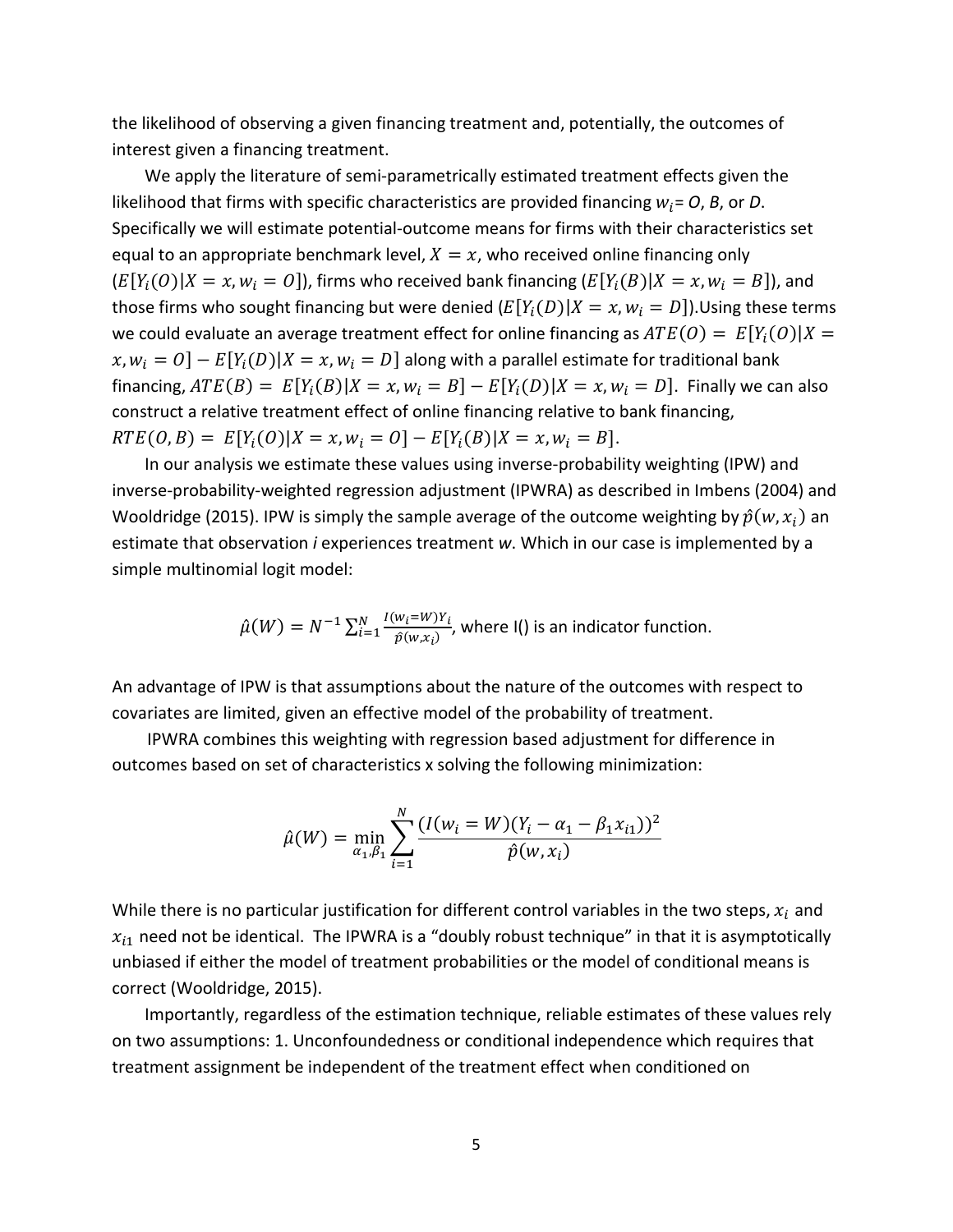appropriate control variables. 2. Overlap of the treatments at X=x, which requires that probability of observing a treatment value must be greater than zero for all X.

In the case of small business lending, firm-specific controls for variables that are likely to alter the approval of loans will be key controls, because observed treatment will depend on these variables. The small business survey has a wealth of variables (including, revenue, profitability, age of firm, and the demographic characteristics of the business owner) that should inform predictions of financing approval. In addition, it is important to have some variation that is plausibly exogenous to the acceptance/approval of financing alternatives. In this case we can appeal to state differences in the availability of community banking options and online funding options. The bottom panel of Table 2 shows that the share of community banks in a given state's market substantially alters the probability of bank financing. In states where community banks have less than a quarter share of the state's branches, 57.8% of small businesses in our sample receive bank financing versus 83.5% in states where over half of branches are community banks. While this evidence points to important state differences, which are also supported by potential regulatory differences, our approach is specifically designed to make sure that other significant controls (revenue, profitability, tenure, sector, etc.) are accounted for in the statistical analysis. Any identified differences in business responses should be independent of the controlled-for characteristics of the small businesses respondents in different states. Throughout our analysis we will also pay careful attention to the empirical overlap of treatments on a range of variables to show that our estimates are appropriate.

# **4 Adoption of banking alternatives**

#### **4.1 Which firms receive which financing?**

Firm characteristics are likely to affect whether and what type of financing is received as well as the outcome of interest (e.g., expectations about future firm growth), so we cannot simply compare the sample mean outcome to measure the impact of financing alternatives. Implementing either IPW or IPWRA estimation techniques to control for confounding effects of characteristics entails fitting a logit model to predict the probability of a firm's financing status. We specify a firm's financing status as a function of employee size, age, industry, revenue, profitability, and the demographic variables minority owned, woman owned, and/or veteran owned. Employee size and age are continuous variables while all other covariates are categorical. Each estimation requires a separate logit, because of small sample differences and to account for the model differences, but the results (fully shown in Table A3) are very similar across models.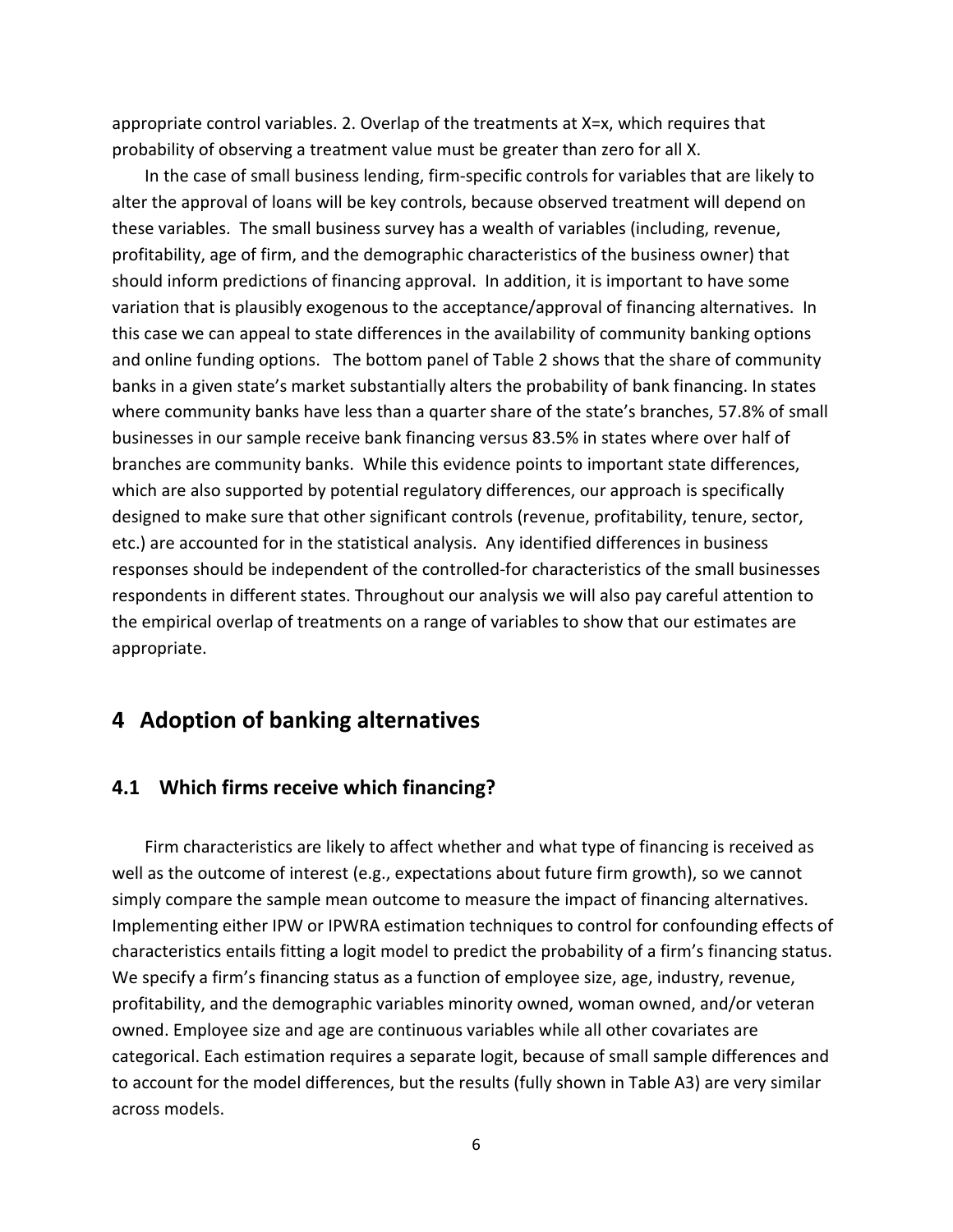Table 3 focuses on the key points of differences between firms' financing status. Not surprisingly, the age of the firm, its revenue and profitability, and the demographic characteristics of the owner all help to predict treatment selection. The values shown in Table 3 are the marginal effect of a variable on the financing status: denied financing, online financing, and bank financing. Bank financing is the more likely arrangement for older, more profitable firms with larger revenue streams relative to the other financing cases. With the excluded category being firms who were operating at a loss (not uncommon among these businesses), profitability is associated with a 20 percentage point increase in the likelihood of bank financing and significantly lower likelihood of either being denied financing (-8 percentage points) or receiving online financing (-11.6 percentage points). Revenue, profitability and age of the firm are, of course, all correlated but we are aiming for flexible controls such that combinations of these characteristics are not the source of the differences in reported outcomes. In addition, minority ownership tends to decrease a firm's chance of receiving bank financing relative to being denied financing. While the patterns may not be surprising for the small firms of interest in the analysis, these patterns are also very likely to impact the firms' outlooks.

### **4.2 Overlap comparisons**

The substantial difference seen in probabilities shown in Table 3 motivate the importance of the controls, but it is also important to confirm that each observation has a positive likelihood of obtaining each of the three treatments according to the treatment model. If this is not the case, it will be difficult to reliably predict the counterfactual scenarios (IPWRA) or calculate the weighted mean outcomes (IPW) that are needed to obtain the desired treatment effects.

The overlap plots in Figure 1 show the distribution of predicted probabilities of receiving each financing treatment for firms according to their propensity score (the expected likelihood for a firm of given characteristics to receive a specified outcome). For example, the plot on the top right displays the estimated density of the predicted probabilities for receiving online financing for each firm who actually received no financing, bank financing, and online financing. The figures that are shown are clearly related and can look approximately like mirror images because the three states account for all of the observations. A full set of combinations is shown in Figure A1, where the rows of Figure A1 repeat the overlap analysis for three outcomes: being denied financing, receiving online financing, and receiving bank financing.

Importantly, while profitability, revenues, etc. have a very strong effect on financing treatment the observed firms do not have most of their mass at opposite ends of the distribution but rather each example appears to have substantial overlapping cases for each treatment. Perhaps the most complicated case is for receiving online financing. Given the smaller number of firms that we observe to receive online financing, probabilities of receiving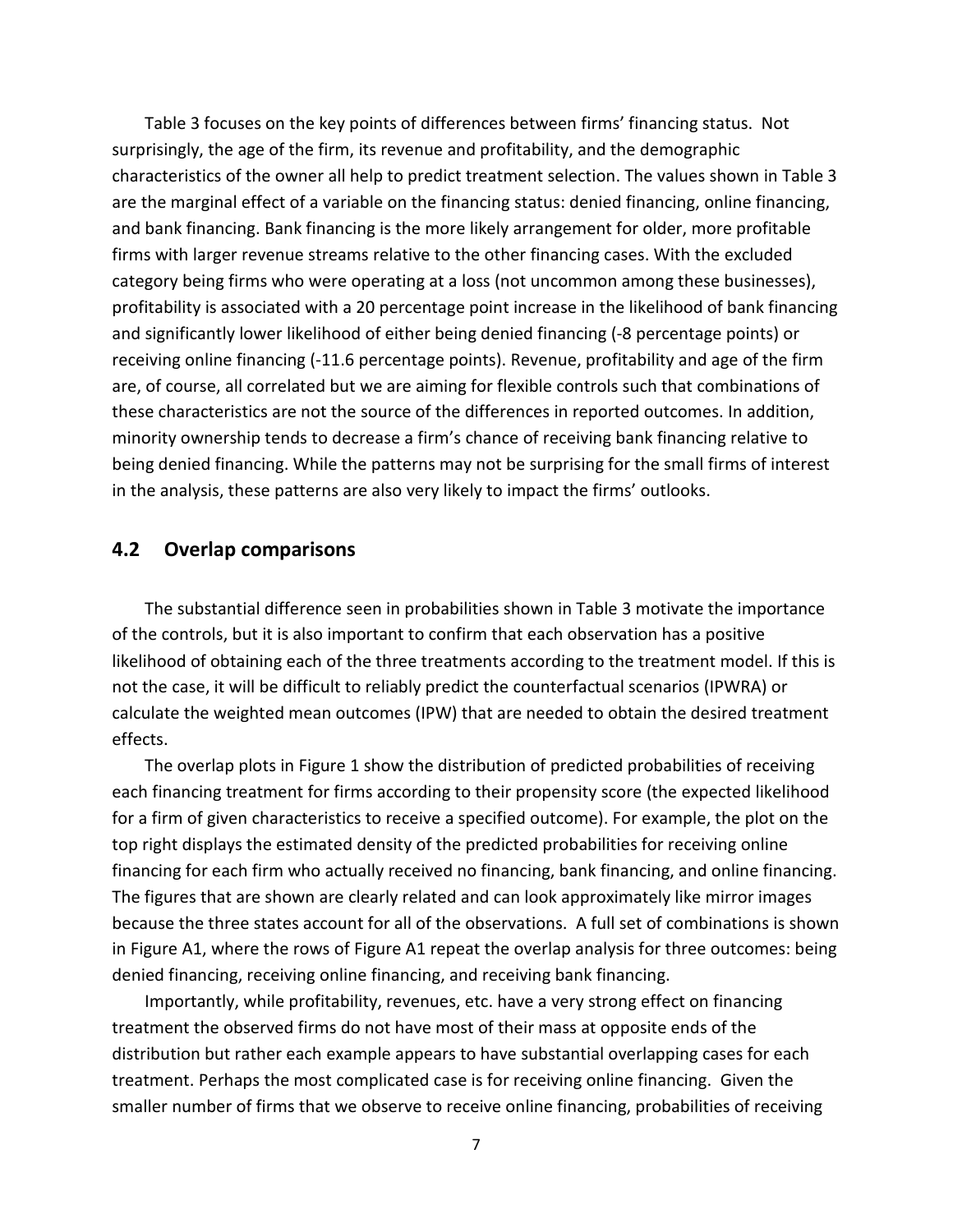online financing have lower values even for those who ultimately received it. Most firms have a propensity score less than 0.2 and none have a score greater than 0.5. But even in this case, there is significant overlap to match banking and no finance up to a propensity of 0.44 for receiving online financing, which covers 98 percent of the realized cases of online financing. This limited range of non-overlap should not be a problem for calculating the average effect of financing alternatives. The other cases are all equally or better covered.

The other fact that the overlap plots show is that measured propensities for firms we observe to receive online financing are very similar to firms that are denied while those receiving bank financing are noticeably different. For example, comparing the chances of receiving bank financing across denied and online groups, the mean propensity score is nearly identical (0.60 versus 0.61). In this sense, it appears on average that many online borrowers having no better chance to be approved by a bank than firms denied would make online financing an option that appears more feasible for firms who would otherwise be rejected for bank financing. Of course, we are interested in the average effects of financing for firms regardless of which option that they actually received.

# **5 Effects of banking alternatives on firm outcomes**

#### **5.1 Effects on revenue and employment growth**

While firms in our sample are interested in pursuing financing presumably to expand their operations either with capital or with operating support, ordering and scale of bank and online financing is not clear. Most notably the terms of the financing are not observed and those terms could hinder the growth of firms. Or it could be the case that certain financing is typically provided for capital expenditures which could be due to lower labor requirements (and thus not result in employment growth). With this in mind, we seek to identify the effect of fintech financing on the business outlook for revenue and employment growth. We also measure differences in satisfaction with the lending experience.

Future revenue growth is measured by the owner's short-term expectations (next 12 months) for revenue. Table 4, column 1 reports results for 1,211 of the firms in the SBCS sample that pursued financing and answered the revenue question, when we applied the most flexible model (IPWRA) for adjusting for differences and accounted for unemployment rate differences across states. The estimated potential-outcome means in column one indicate a 76.9% likelihood of reporting future revenue growth for the online financing treatment group versus 78.3% for the bank financing group and 71.2% for those denied financing. Overall most of the sample seems to expect revenue growth after treatment controls are introduced, although the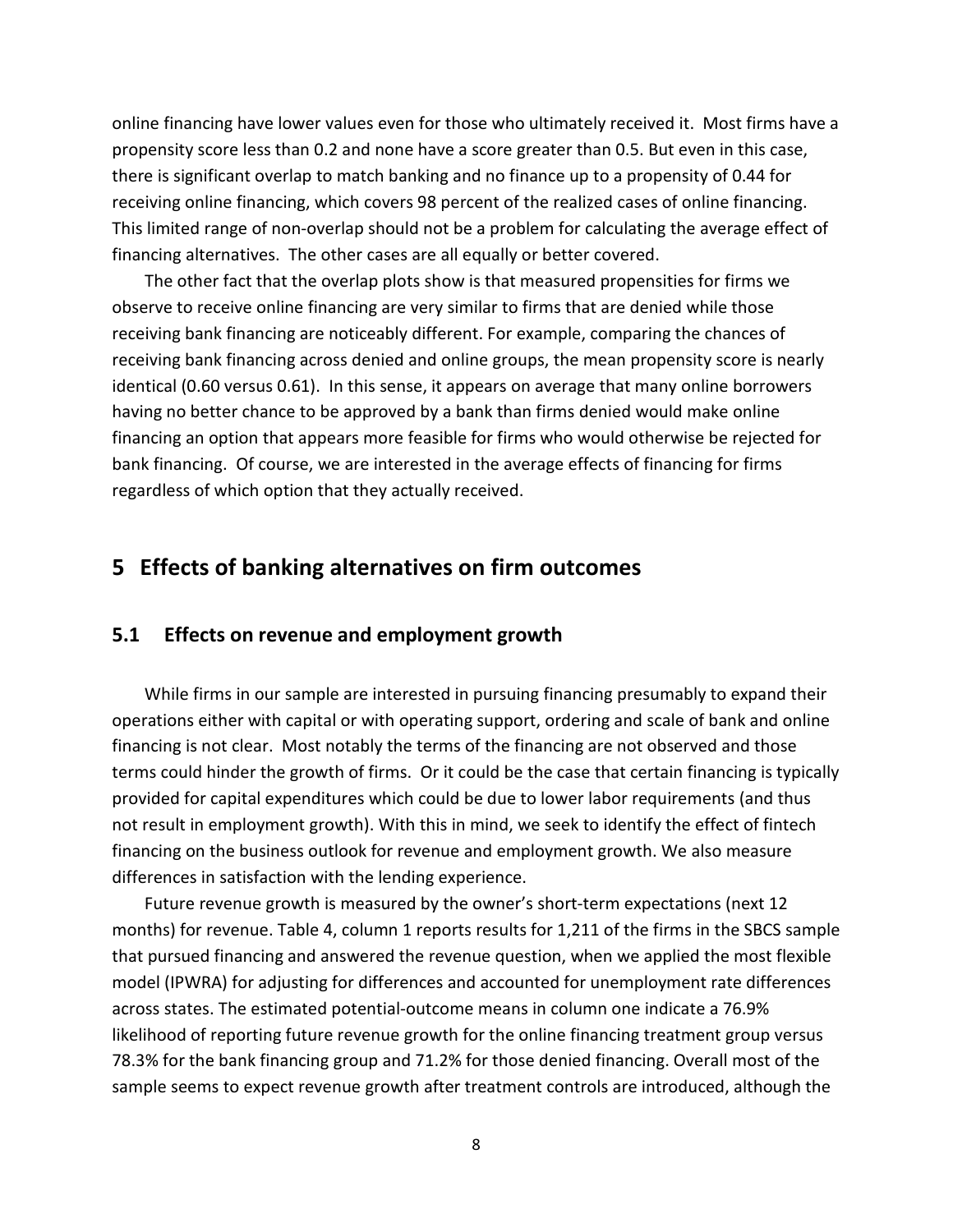reported likelihood of revenue growth is noticeably lower for those not receiving financing of either type when compared to Table 2 weighted figures. This is likely a result of applying the estimate to older more established firms who typically expect less revenue growth. The other two likelihoods are a little higher when compared to the weighted figures in Table 2.

The average treatment effects are the potential-outcome means of treatment (online or bank) minus the potential-outcome mean for no financing. We now proceed to test for treatment effects, which look for whether the relevant coefficients are significantly different from each other. In the case of this model only the bank and denied groups are significantly different from each other (at the 90% confidence level). Looking over the three alternative models for revenue growth, the results are very similar, with regression adjustment being necessary for any statistically significant differences to be observed between the estimated potential-outcome means. Overall, we conclude that the differences here are small, but that could be due to inherent limitations of the question posed to businesses. In particular, the question makes no effort to quantify the amount of expected growth.

Small businesses which are expecting significant growth might be anticipated to also plan on expanding their workforce. Table 4, column 5 shows results regarding future employment growth. The estimated potential-outcome means are again similar to the raw figures, with the adjustment having the largest impact on the estimate of those denied financing, lowering that estimate by 8 percentages points and moving it from having the highest expected employment growth to the lowest. Put on comparable terms, the potential-outcome means for online and bank financing are very close. As with expectations about revenue growth, statistical differences only exist between the bank and denied groups (55.1% versus 46.8% likelihood of reporting future employment growth). However, differences between denied and online groups are quite close to standard thresholds of significance, with a p-value of 0.123, so it could be simply a matter of needing a larger sample to evaluate.

Overall, the estimated impact of fintech financing on a firm's self-reported business outlook in Table 4 are somewhat ambiguous. In one respect, they indicate the outcomes of firms with fintech loans are not that different compared to firms with traditional bank loans. However, at the same time, firms in the online treatment group do not perform statistically different from firms that were denied financing.

#### **5.2 Effects on satisfaction with lending experience**

There is one final business assessment relevant to the impact of fintech financing, which is the businesses' satisfaction with their financing. The figures shown in Table 2 revealed that there were significant differences in satisfaction levels, but that could also be substantially affected by the characteristics of the treated samples. The SBCS asks firms whether they are satisfied, dissatisfied, or neutral with regard to the lender or lenders applied to. Respondents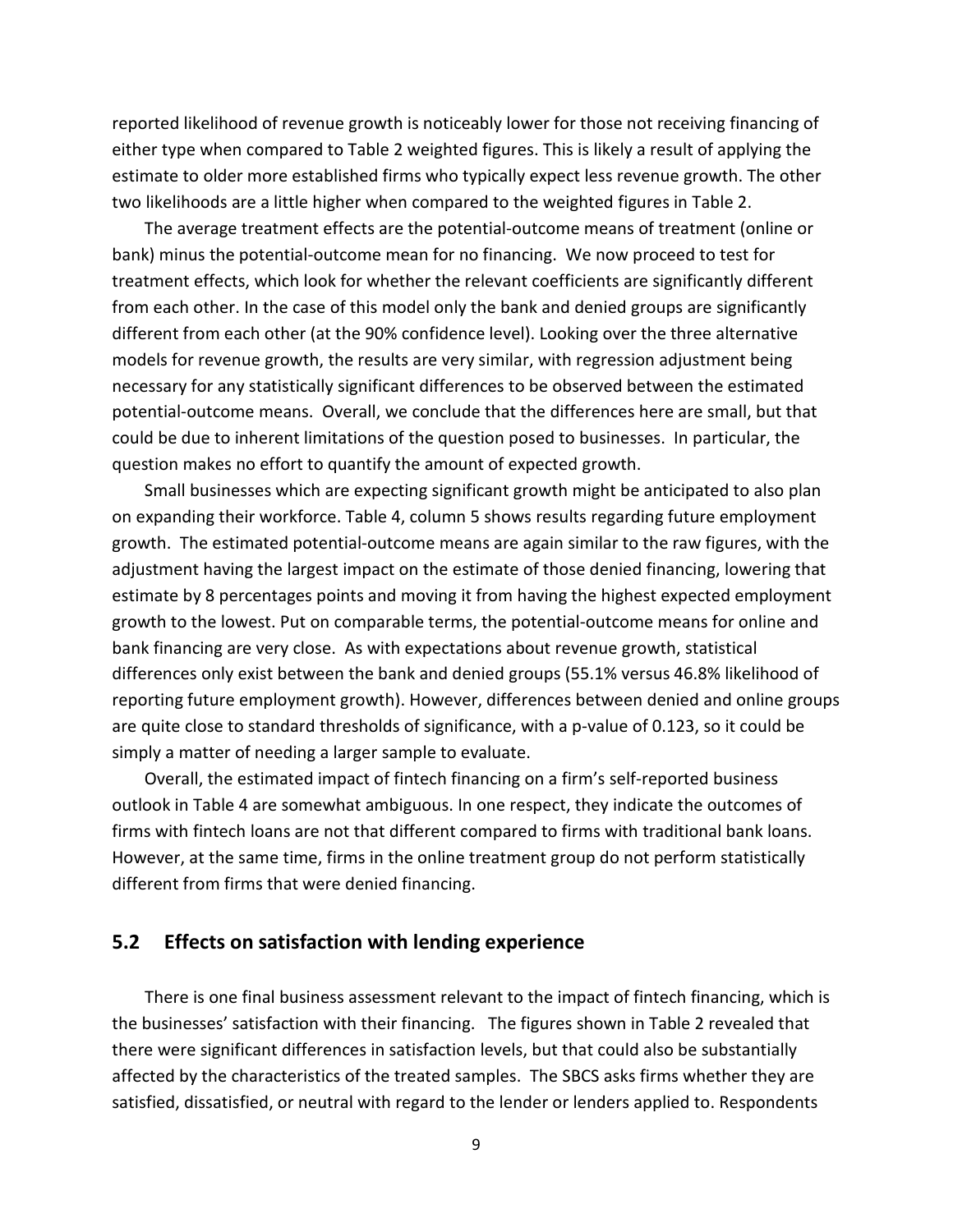are specifically prompted as they answer the question to consider the application process as well as terms of repayment for lenders that approved their application. If denied credit, they are prompted to only consider the application process. For firms in each respective treatment group, we measure the percent of firms satisfied with at least one lender they applied with.

Comparing again to the raw results shown for the weighted sample in Table 2, it is clear that the controls are necessary for appropriate comparisons, as the satisfaction figures are higher for both those denied financing and those who received loans from online lenders. Adjusted satisfaction levels are somewhat lower for bank financing. Results in Table 4, column 9 show our preferred model (IPWRA with state unemployment controls). Despite the adjustments for characteristic differences moving the estimated satisfaction levels closer to the alternatives, the differences remain large. Firms with bank financing are approximately 26.8 percentage points more likely to be satisfied with their lender(s) than firms with online financing (75% versus 48.2%). Both groups have much higher satisfaction levels than firms denied financing among which only 8.5% of firms are satisfied with their borrowing experience. All coefficients that are associated with the average treatment effects are statistically different from zero and from each other at the 99% confidence level, including the incremental difference between online and bank financing. In this survey there seems to be a very strong hierarchy of ex post preferences for financing alternatives, with bank financing preferred to online financing which was preferred to being denied financing.

#### **5.3 Robustness checks**

Results based on the IPW model specification are also reported in Table 4, which indicate very similar estimates as the IPWRA results discussed in Section 5.1 and 5.2—except perhaps that less definitive patterns emerge regarding revenue outcomes. Also, the coefficients for online financing (columns 6 and 8) are slightly higher than those obtained by the IPWRA models (columns 5 and 7), but the significance of results does not change.

Additionally we also report results of IPWRA and IPW specifications with and without an unemployment control, which holds constant state-level economic conditions that might affect firm outcomes. Results and implications do not change.

Finally, we report unweighted model results for IPWRA and IPW specifications with the unemployment control as an additional robustness check. Table 5 shows that without sample weights, the apparent outcomes of firms in the online financing group improve relative to the other treatment groups. Still, differences between online and bank treatments are not significant when measuring revenue outcomes (columns 1 and 2). In terms of employment outcomes (columns 3 and 4), differences between online and bank treatments are significant at the 95% confidence level. However, this is not too dissimilar from the weighted results in which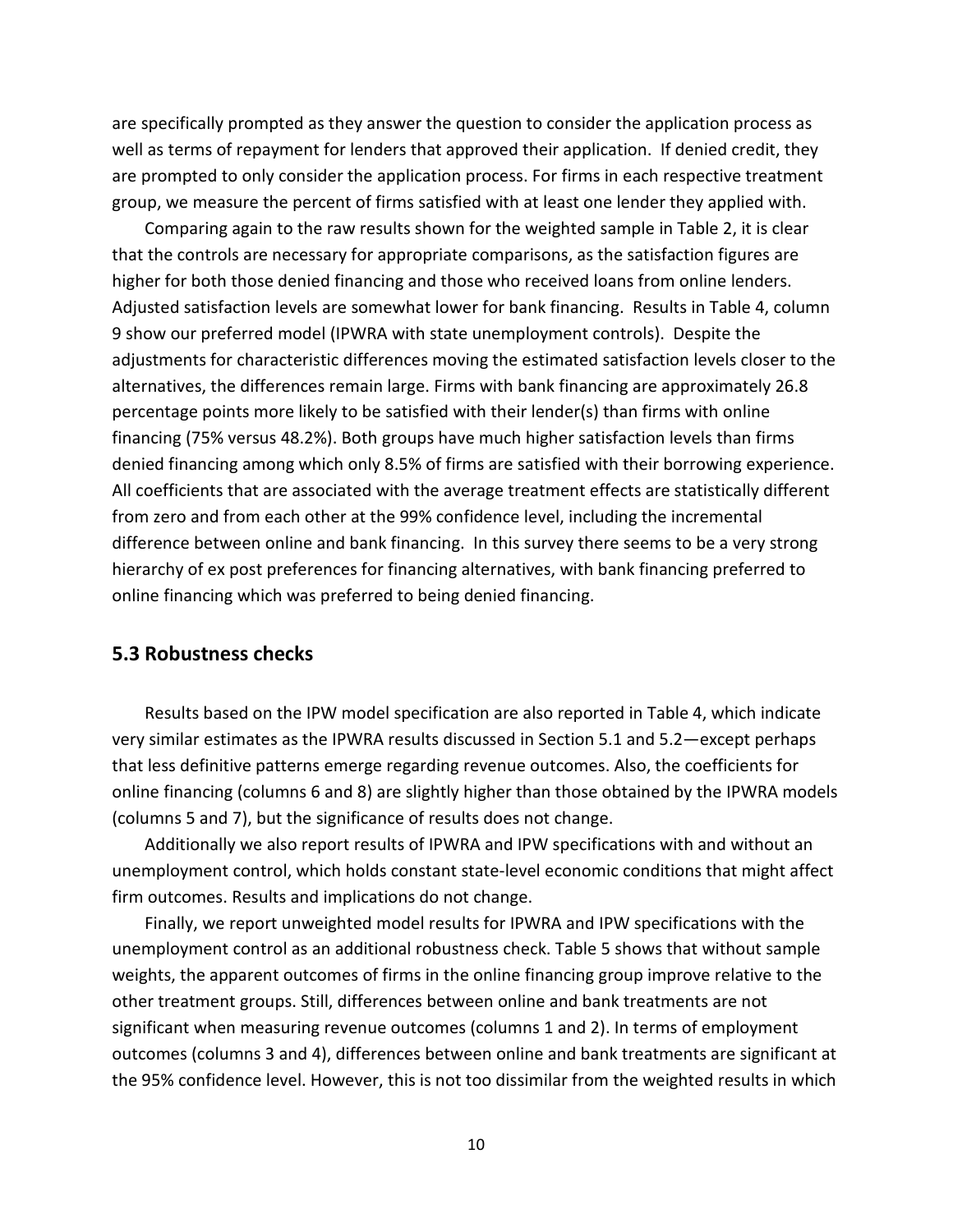the same coefficients were nearly significant at the 90% confidence level. Results for satisfaction outcomes remain largely unchanged (columns 5 and 6).

## **5.4 Exploring effects on minority firms**

Given that the treatment model in Section 4.1 identified minority-owned status as a significant predictor of selection into treatment, we thought it important to explore the effects of financing alternatives on minority firms. In contrast to the overall potential-outcome means discussed in Section 5.1 and 5.2, outcomes measured among minority firms reveal more meaningful differences across treatment groups.

The margin plots in Figure 2 show the expected potential-outcome means for the selfreported business outlook and satisfaction levels of minority-owned firms. This allows us to compare, for example, the outcome of minority-owned firms across treatment groups or how minority-owned firms differ from non-minority firms within treatment groups. Specifically, we can see that minority firms with fintech loans report much higher expectations about future revenue growth than minority firms denied financing (94.6% versus 73.0%). The boost in business outlook is similar in terms of employment growth (87.6% versus 65.3%). Both differences are significant at the 99% confidence level and represent much larger treatment effects than were found in the general SBCS sample (reported in Table 4). Additionally, minority firms do not appear to be sacrificing much in terms of the lending experience when taking loans from online lenders versus bank lenders—primarily due to already existing low satisfaction levels with traditional banks. The satisfaction levels of minority firms with fintech loans (44.6%) are lower than satisfaction levels of minority firms with bank loans (56%) but the difference is not statistically significant. In contrast, non-minority firms with fintech loans experience much larger gaps in satisfaction compared to non-minority firms with bank loans (48.7% versus 78.2%).

It is possible that these results could be due to the expansion of credit by fintech lenders among populations that traditional financial institutions have had difficulty serving. As was identified in the treatment model in Section 4.1, being a minority firm reduces the chances of receiving bank financing. Of course, minority firms that receive bank financing also experience a strong boost in business outlook across revenue and employment growth. The fact that some fintech lenders have developed specific loan programs tailored to minority firms—via marketing, websites in Spanish, or other means—could also be influencing the results for minority business owners (e.g., see Lendinero, Balboa Capital, and National Funding).

11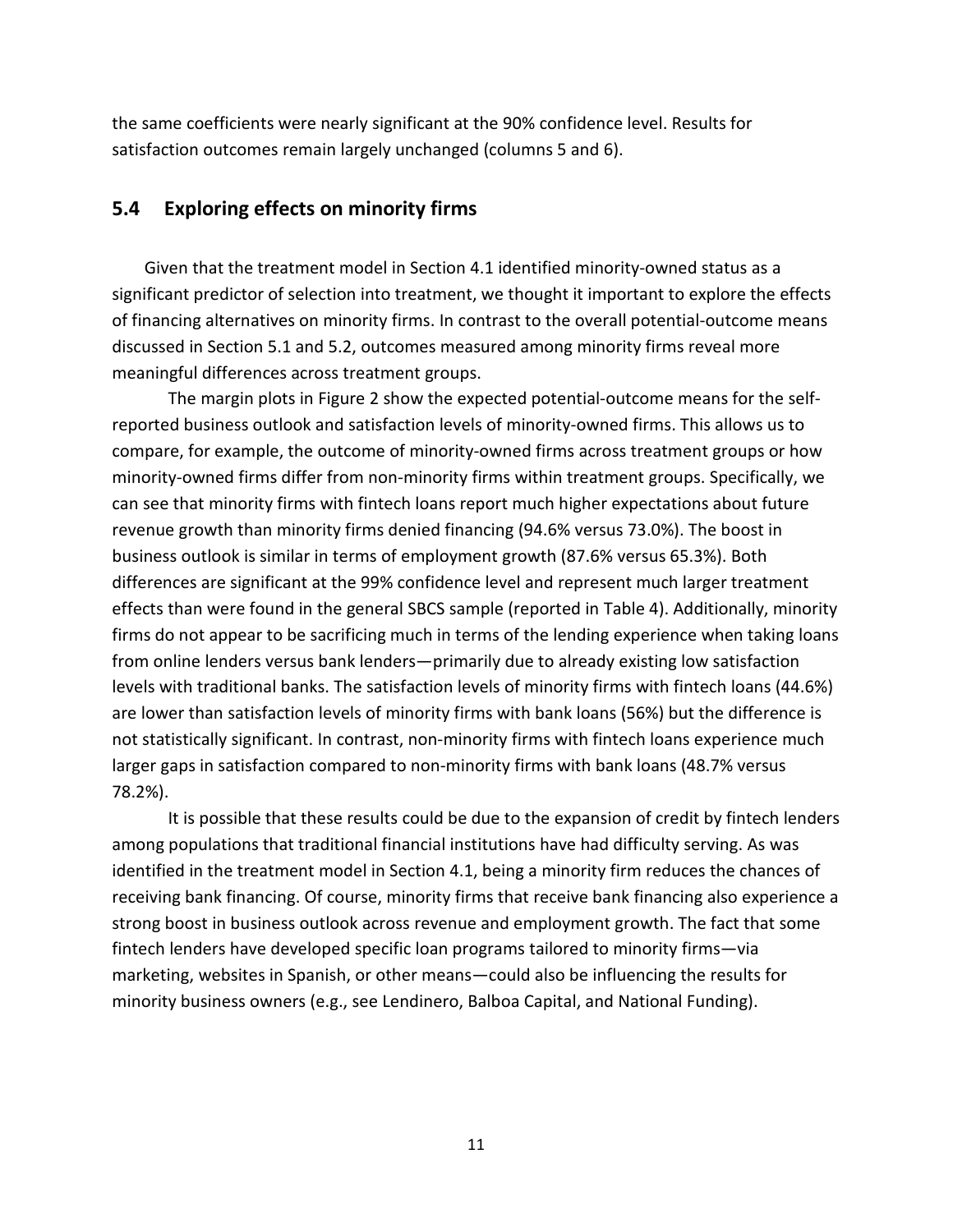# **6 Conclusion and Policy Implications**

While there are still many open questions about the value and effects of online business lending, particularly in the long run, the Federal Reserve's 2015 Small Business Credit Survey can provide some useful insights into this expanding sector of the financial market. Importantly, the businesses who take various financing options or are denied credit are not equivalent entities. In order to accurately compare the outcomes of these businesses, adjustments have to be made to account for compositional differences. We found that our three key results were quite similar using inverse-probability-weighted regression adjustment and inverse probability weighting.

- 1. Online borrowers have characteristics that make them very much like the businesses who were denied credit. This is consistent with fintech firms arranging credit for businesses who do not qualify for traditional bank financing. This suggests making the policy evaluation of the value of fintech loans relative to receiving no financing at all, unless alternatives that would make more bank financing available are being reviewed.
- 2. The evidence on effects of bank financing is evident in this survey though they remain weak, but the results for online lenders are hard to distinguish from either receiving no financing or receiving a bank loan. The point estimates of effects of online are positive (supporting expectations for growth), but the standard errors of the estimates are too large to be confident in the results. At this point, more information is clearly need to evaluate the impact of online lending to small businesses.
- 3. While the effects are hard to identify, the ordering of customer satisfaction is clear: bank borrowers are more satisfied than online borrowers who are more satisfied than businesses who were denied credit. As businesses become more aware of the availability and performance of online lenders, they remain unlikely to be fully competitive with banks without increasing their customer satisfaction levels, at least for businesses that could qualify for bank financing. Part of the challenge for a small business owner considering different financing options may be whether he or she understands the financing terms of a given fintech loan, which may not be the case. Such knowledge could conceivably impact both satisfaction with the borrowing experience as well as the perceived outlook of a firm after receiving a loan. Fintech lenders, in contrast to regulated financial institutions, are currently not required by law to disclose specific product terms like the annual percentage rate (APR); prior research suggests that typical small business borrowers in a focus group setting have had difficulty interpreting financing terms of fintech products, sometimes vastly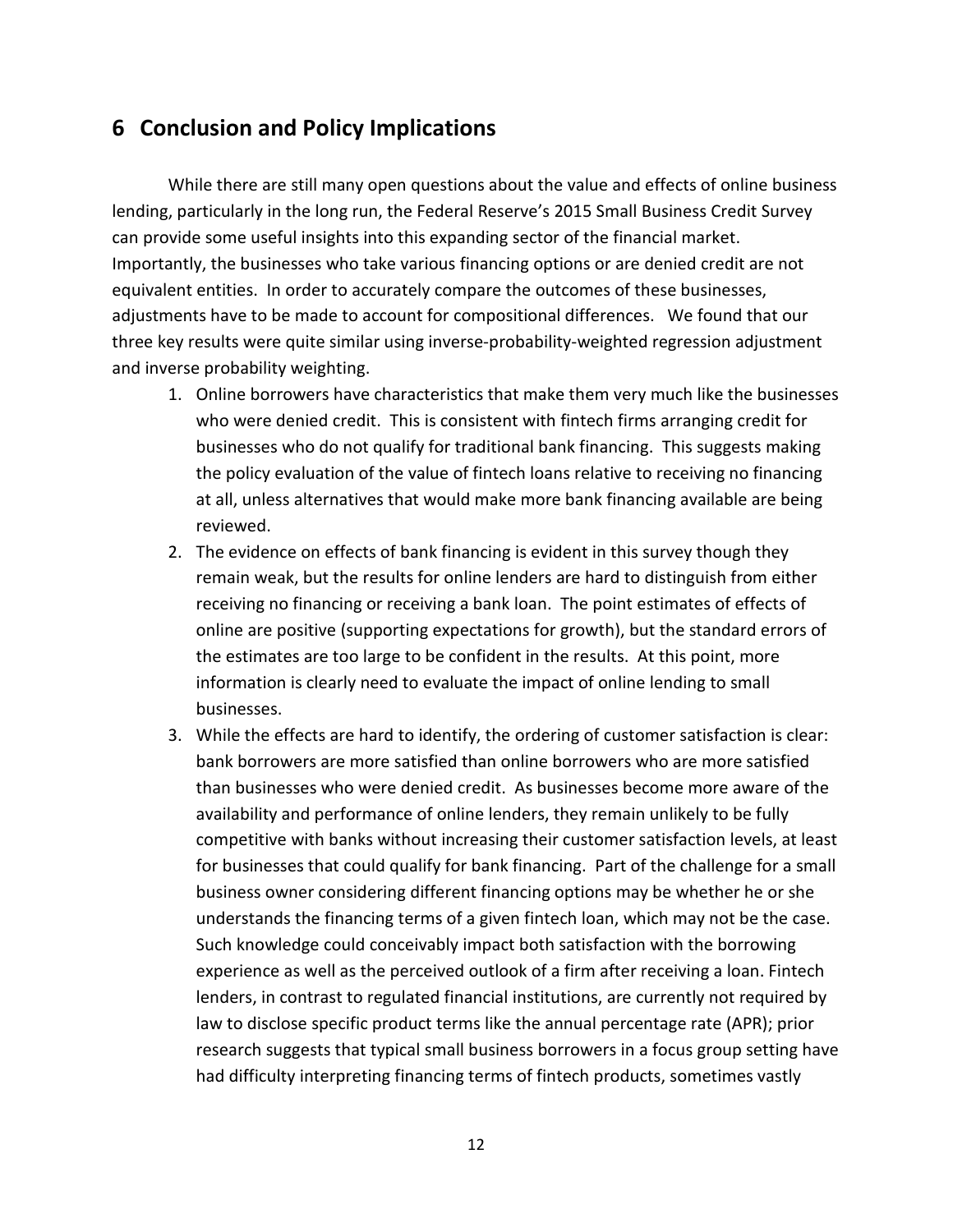underestimating the effective interest rate being charged (Lipman and Wiersch 2015).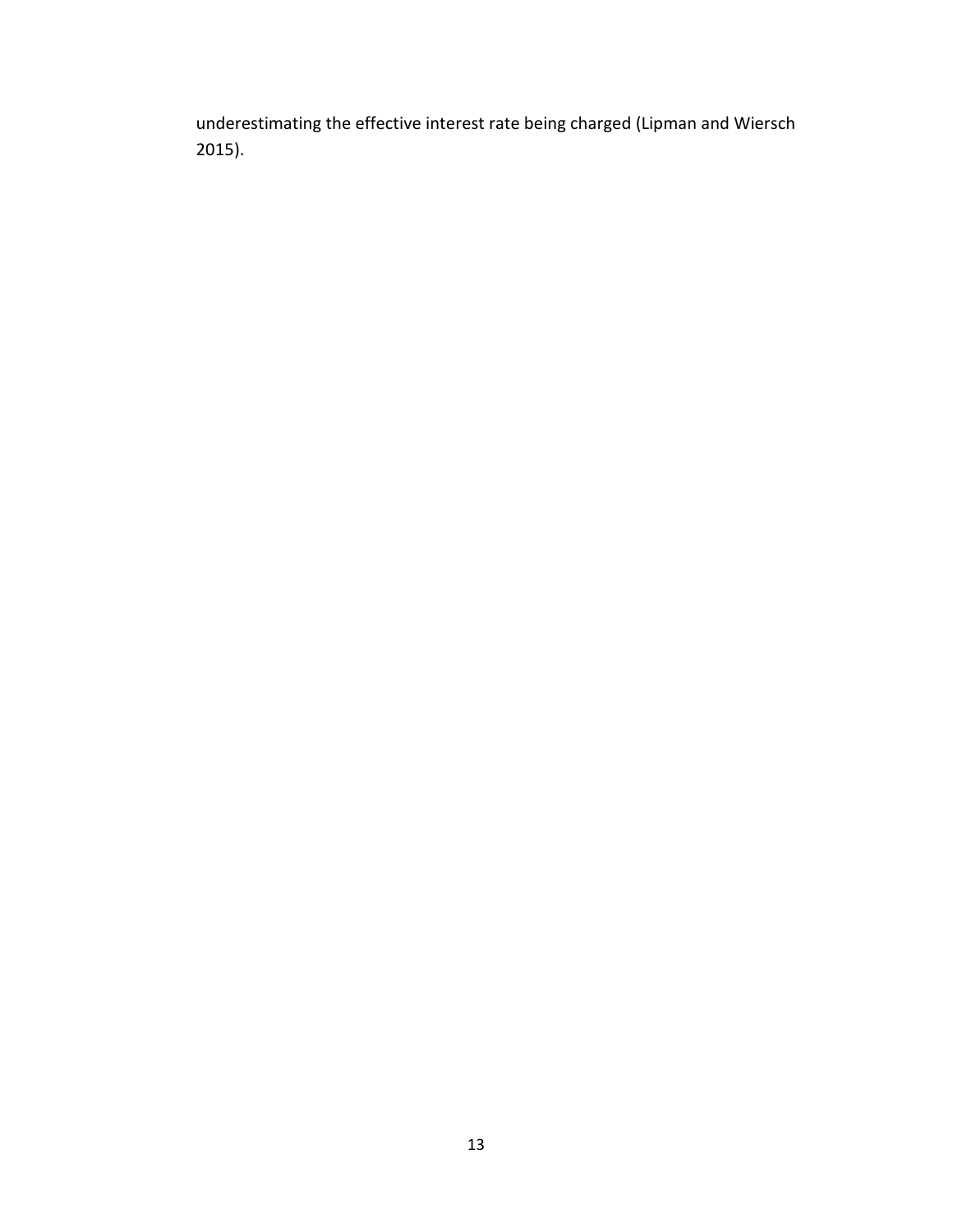|                         |                             | Unweighted sample           |                           | Weighted sample             |                             |                           |  |  |
|-------------------------|-----------------------------|-----------------------------|---------------------------|-----------------------------|-----------------------------|---------------------------|--|--|
|                         | Denied<br>financing<br>$\%$ | Online<br>financing<br>$\%$ | Bank<br>financing<br>$\%$ | Denied<br>financing<br>$\%$ | Online<br>financing<br>$\%$ | Bank<br>financing<br>$\%$ |  |  |
| Age                     |                             |                             |                           |                             |                             |                           |  |  |
| $0-2$ years             | 15.0                        | 18.8                        | 7.2                       | 28.0                        | 29.9                        | 18.2                      |  |  |
| 3-5 years               | 18.0                        | 21.4                        | 9.1                       | 22.0                        | 21.1                        | 13.7                      |  |  |
| $6-10$ years            | 20.9                        | 19.6                        | 12.8                      | 23.2                        | 23.6                        | 17.4                      |  |  |
| $11 + years$            | 46.1                        | 40.2                        | 70.9                      | 26.9                        | 25.3                        | 50.7                      |  |  |
| Employee size           |                             |                             |                           |                             |                             |                           |  |  |
| $1-9$ emp               | 66.5                        | 62.5                        | 35.3                      | 82.2                        | 77.5                        | 58.3                      |  |  |
| 10-49 emp               | 31.1                        | 33.0                        | 45.7                      | 16.7                        | 20.2                        | 31.2                      |  |  |
| $50+$ emp               | 2.4                         | 4.5                         | 19.0                      | 1.1                         | 2.3                         | 10.5                      |  |  |
| Industry                |                             |                             |                           |                             |                             |                           |  |  |
| Agriculture             | 1.5                         | 0.9                         | 2.5                       | 1.1                         | 0.3                         | 2.7                       |  |  |
| Manufacturing           | 13.6                        | 14.3                        | 20.8                      | 2.7                         | 3.0                         | 5.2                       |  |  |
| Transportation          | 1.9                         | 1.8                         | 3.0                       | 1.7                         | 1.0                         | 2.6                       |  |  |
| Retail                  | 16.5                        | 15.2                        | 12.3                      | 15.6                        | 13.4                        | 13.5                      |  |  |
| Wholesale               | 3.9                         | 5.4                         | 5.7                       | 3.4                         | 5.3                         | 4.9                       |  |  |
| Finance                 | 2.4                         | 3.6                         | 2.1                       | 6.1                         | 6.4                         | 3.9                       |  |  |
| Healthcare              | 3.9                         | 14.3                        | 4.3                       | 5.4                         | 20.2                        | 9.2                       |  |  |
| Education               | 2.9                         | 1.8                         | 1.1                       | 6.8                         | 1.4                         | 2.1                       |  |  |
| Real estate             | 3.4                         | 0.9                         | 4.3                       | 2.4                         | 0.9                         | 4.1                       |  |  |
| Hospitality             | 13.1                        | 9.8                         | 8.0                       | 15.4                        | 12.6                        | 11.8                      |  |  |
| Prof svc                | 15.0                        | 9.8                         | 13.6                      | 14.5                        | 9.1                         | 13.1                      |  |  |
| Admin svc               | 10.2                        | 14.3                        | 9.2                       | 15.1                        | 19.4                        | 13.7                      |  |  |
| Construction            | 11.7                        | 8.0                         | 13.1                      | 9.7                         | 6.9                         | 13.3                      |  |  |
| Revenue                 |                             |                             |                           |                             |                             |                           |  |  |
| $<$ \$100K              | 17.6                        | 10.0                        | 5.5                       | 28.5                        | 15.9                        | 10.7                      |  |  |
| $100K-1M$               | 56.8                        | 62.7                        | 32.3                      | 58.8                        | 66.8                        | 44.6                      |  |  |
| $1M-10M$                | 24.1                        | 24.5                        | 44.8                      | 12.0                        | 15.3                        | 35.0                      |  |  |
| $$10M+$                 | 1.5                         | 2.7                         | 17.3                      | 0.8                         | 2.0                         | 9.7                       |  |  |
| Profit                  |                             |                             |                           |                             |                             |                           |  |  |
| At a loss               | 38.5                        | 39.1                        | 15.8                      | 38.2                        | 44.5                        | 19.2                      |  |  |
| Break even              | 20.5                        | 21.8                        | 17.3                      | 21.3                        | 18.9                        | 17.5                      |  |  |
| Profitable              | 41.0                        | 39.1                        | 66.9                      | 40.5                        | 36.6                        | 63.3                      |  |  |
| Minority-owned business | 23.8                        | 20.5                        | 7.4                       | 28.7                        | 27.8                        | 9.9                       |  |  |
| Female-owned business   | 34.5                        | 36.6                        | 25.5                      | 41.5                        | 44.3                        | 31.7                      |  |  |
| Veteran-owned business  | 14.6                        | 15.2                        | 10.2                      | 13.4                        | 17.4                        | 9.2                       |  |  |
| N                       | 206                         | 112                         | 968                       | 206                         | 112                         | 968                       |  |  |

## Table 1: Basic sample characteristics

*Note:* Of the 968 firms in the Bank financing treatment group, 26 were also approved for financing by an online lender.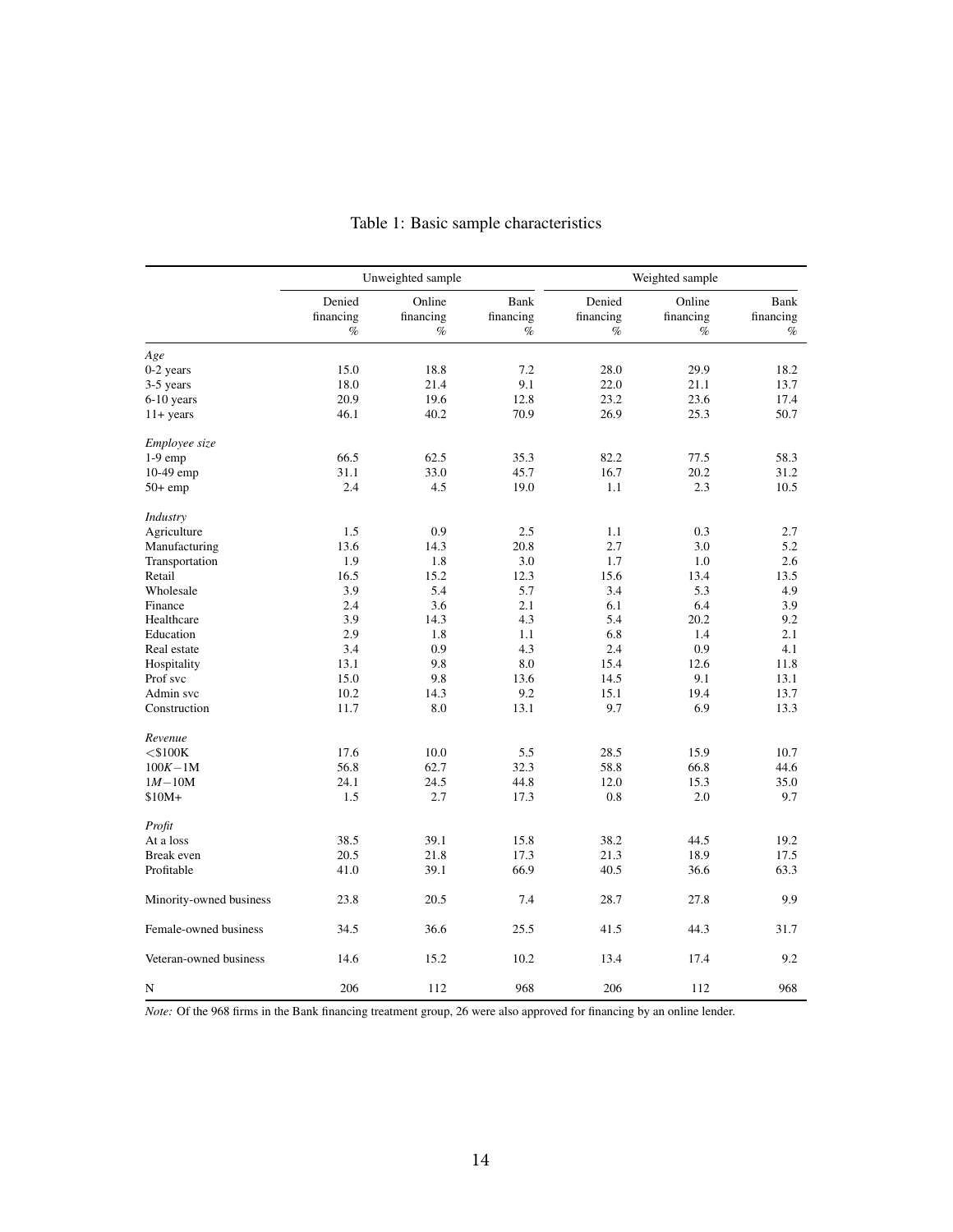|                                  |                             | Unweighted sample           |                           |                             | Weighted sample             |                           |     |
|----------------------------------|-----------------------------|-----------------------------|---------------------------|-----------------------------|-----------------------------|---------------------------|-----|
|                                  | Denied<br>financing<br>$\%$ | Online<br>financing<br>$\%$ | Bank<br>financing<br>$\%$ | Denied<br>financing<br>$\%$ | Online<br>financing<br>$\%$ | Bank<br>financing<br>$\%$ | N   |
| Outcomes of interest             |                             |                             |                           |                             |                             |                           |     |
| Expects future revenue growth    | 73.0                        | 75.9                        | 72.3                      | 80.3                        | 75.5                        | 76.6                      |     |
| Expects future employment growth | 49.3                        | 56.8                        | 50.1                      | 56.1                        | 55.2                        | 52.2                      |     |
| Satisfied with 1+ lender         | 6.6                         | 45.0                        | 79.2                      | 4.3                         | 45.6                        | 77.3                      |     |
| N                                | 206                         | 112                         | 968                       | 206                         | 112                         | 968                       |     |
| Community bank share in state    |                             |                             |                           |                             |                             |                           |     |
| 0\% to 25\%                      | 27.0                        | 15.2                        | 57.8                      | 34.3                        | 19.5                        | 46.2                      | 282 |
| $25\%$ to $50\%$                 | 13.5                        | 7.3                         | 79.3                      | 17.6                        | 10.8                        | 71.5                      | 786 |
| Over $50\%$                      | 11.0                        | 5.5                         | 83.5                      | 16.6                        | 7.5                         | 75.9                      | 218 |

#### Table 2: Treatment group comparison

*Note:* Respondents are asked in separate questions how they expect revenue and the number of employees to change over the next 12 months with the option to select "Decrease", "No Change", or "Increase". States are grouped according to the share of community bank branches relative to all bank branches operating within a sate as of 2Q 2010. Data on community banks is from FDIC. Of the 968 firms in the Bank financing treatment group, 26 were also approved for financing by an online lender.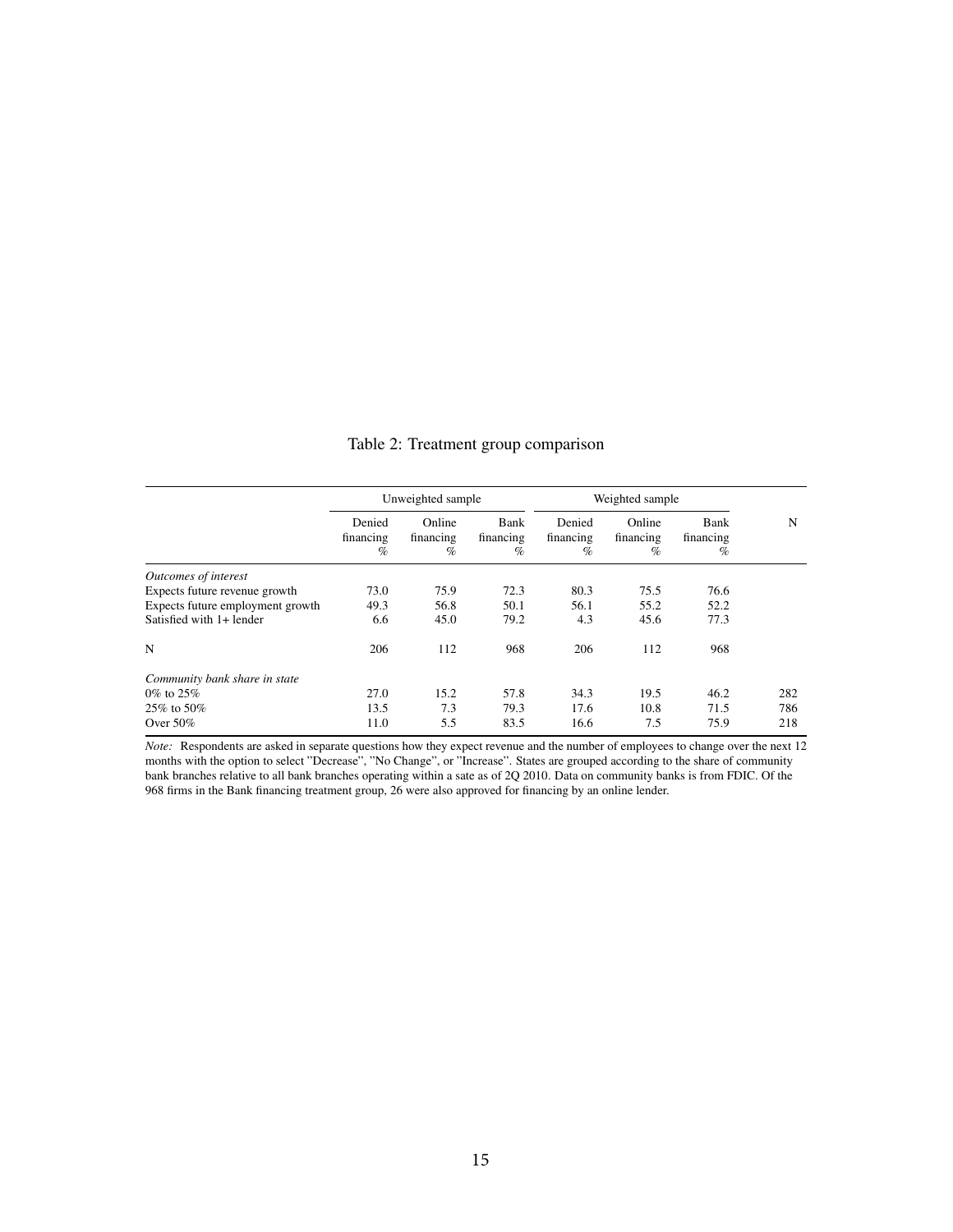|                              | Denied financing<br>$\%$ | Online financing<br>$\%$ | Bank financing<br>% |
|------------------------------|--------------------------|--------------------------|---------------------|
| Profit                       |                          |                          |                     |
|                              | $0.258***$               | $0.206***$               | $0.535***$          |
| Unprofitable (baseline)      |                          |                          |                     |
|                              | (0.031)                  | (0.030)                  | (0.034)             |
| Break even                   | $-0.028$                 | $-0.086**$               | $+0.114**$          |
|                              | (0.048)                  | (0.039)                  | (0.051)             |
| Profitable                   | $-0.084**$               | $-0.116***$              | $+0.200***$         |
|                              | (0.039)                  | (0.034)                  | (0.042)             |
| Revenue size                 |                          |                          |                     |
| $\leq$ \$100K (baseline)     | $0.282***$               | $0.094***$               | $0.624***$          |
|                              | (0.049)                  | (0.034)                  | (0.056)             |
| $100K-1M$                    | $-0.049$                 | $+0.061$                 | $-0.012$            |
|                              | (0.054)                  | (0.039)                  | (0.061)             |
| $1M-10M$                     | $-0.151**$               | $+0.015$                 | $+0.136**$          |
|                              | (0.058)                  | (0.046)                  | (0.067)             |
| $10M+$                       | $-0.227***$              | $-0.018$                 | $+0.245***$         |
|                              | (0.069)                  | (0.062)                  | (0.083)             |
| Minority status              |                          |                          |                     |
| Non-minority firm (baseline) | $0.184***$               | $0.117***$               | $0.700***$          |
|                              | (0.016)                  | (0.013)                  | (0.018)             |
| Minority firm                | $+0.162***$              | $+0.0748*$               | $-0.237***$         |
|                              | (0.049)                  | (0.042)                  | (0.050)             |

### Table 3: Average marginal effects of treatment selection

*Note:* Coefficients represent average marginal effects of treatment selection relative to the baseline probability of the omitted variable in each category: unprofitable, <\$100K, and non-minority firms. For full results of multinomial logit estimates, see Table A3.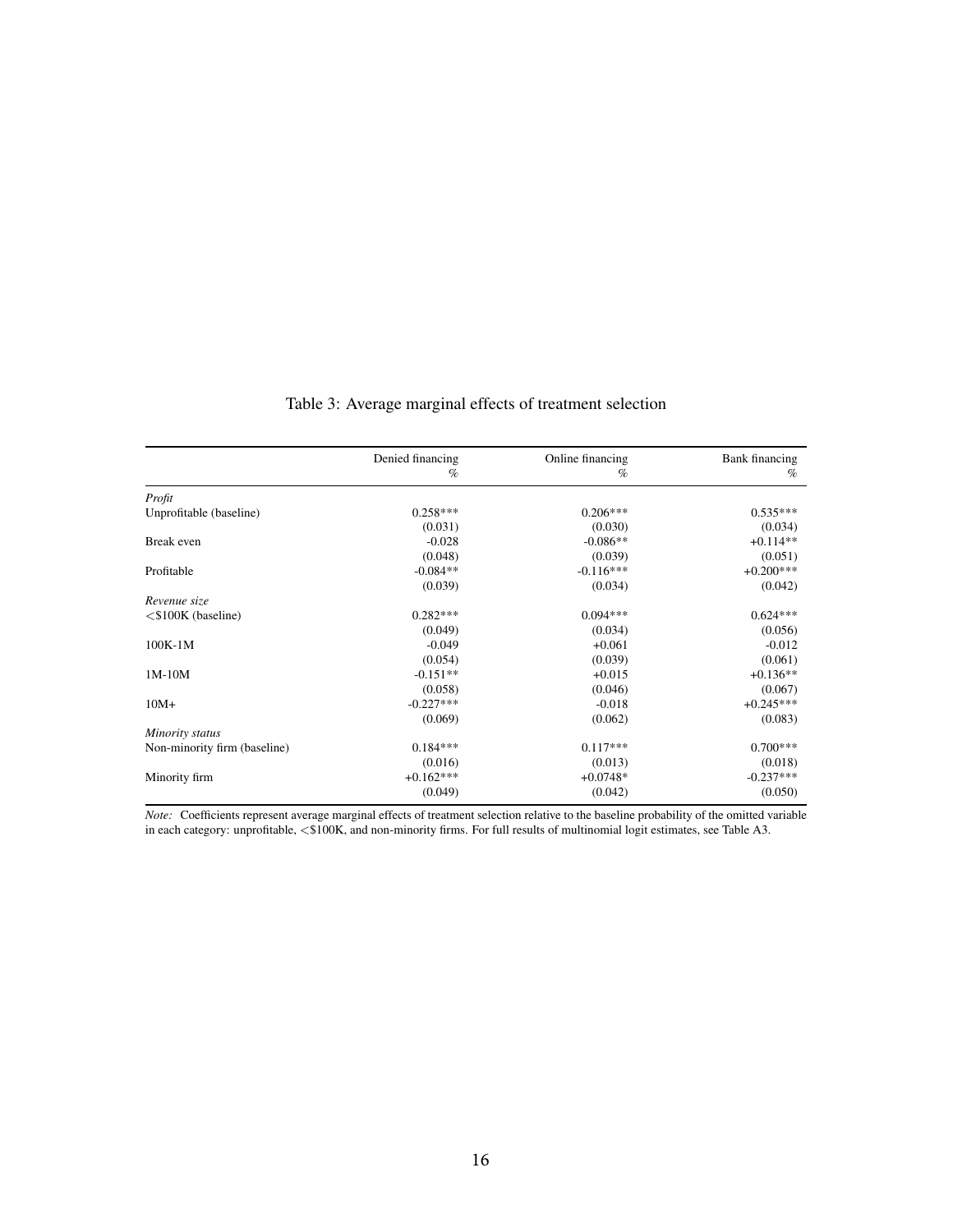

Figure 1: Overlap plots. Predicted probabilities of financing alternatives shown for each treatment group. For full results of multinomial logit estimates, see Table A3.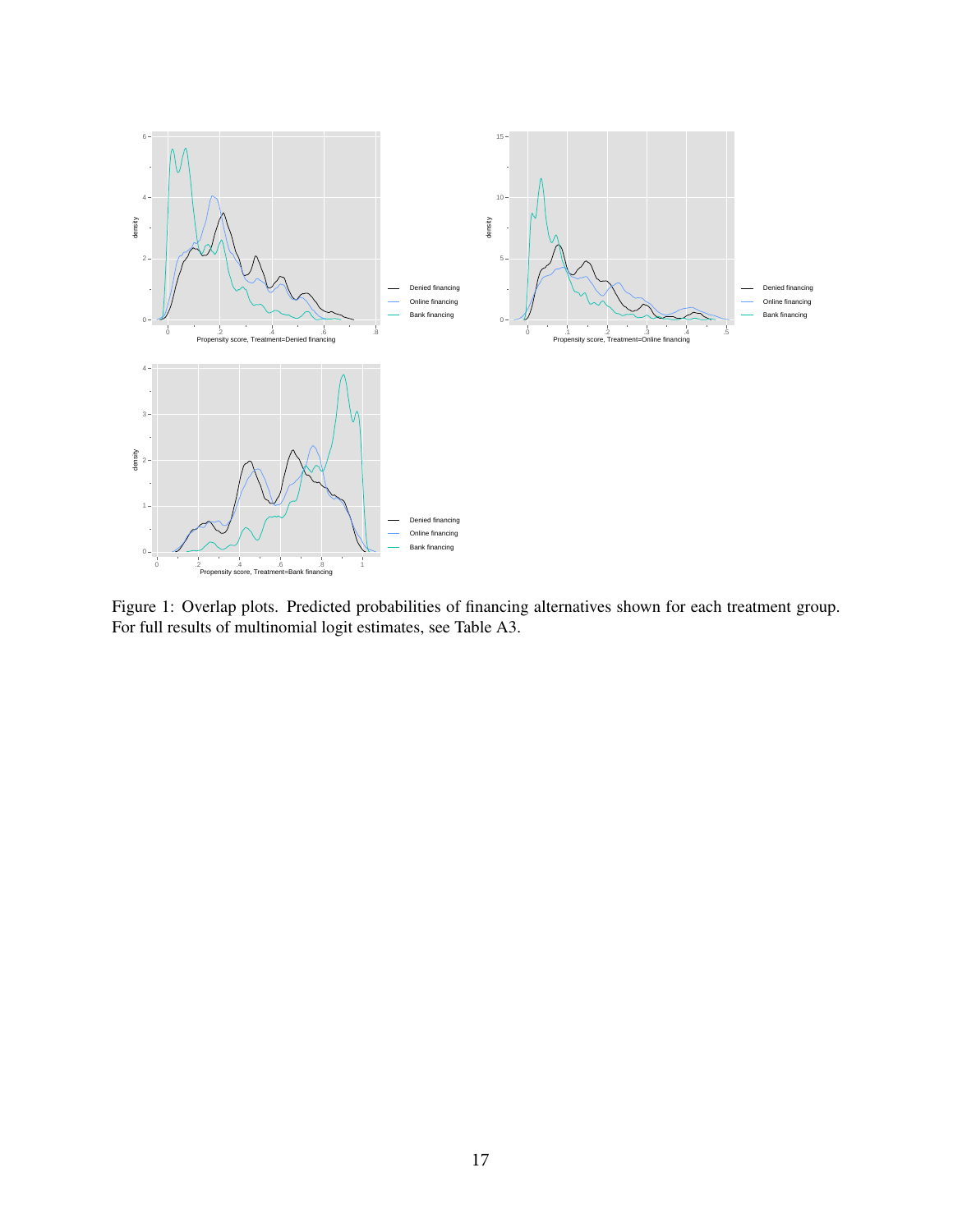|                         | Likelihood of reporting<br>future revenue growth |            |                |            | Likelihood of reporting<br>future employment growth |            |                |                | Likelihood of reporting<br>satisfaction with lender |            |                |            |
|-------------------------|--------------------------------------------------|------------|----------------|------------|-----------------------------------------------------|------------|----------------|----------------|-----------------------------------------------------|------------|----------------|------------|
|                         | (1)                                              | (2)        | (3)            | (4)        | (5)                                                 | (6)        | (7)            | (8)            | (9)                                                 | (10)       | (11)           | (12)       |
| <i>Treatment groups</i> |                                                  |            |                |            |                                                     |            |                |                |                                                     |            |                |            |
| Denied financing        | $0.712***$                                       | $0.730***$ | $0.713***$     | $0.729***$ | $0.468***$                                          | $0.471***$ | $0.469***$     | $0.471***$     | $0.085**$                                           | $0.087***$ | $0.083***$     | $0.085***$ |
|                         | (0.034)                                          | (0.051)    | (0.035)        | (0.051)    | (0.036)                                             | (0.044)    | (0.036)        | (0.046)        | (0.033)                                             | (0.032)    | (0.031)        | (0.031)    |
| Online financing        | $0.769***$                                       | $0.758***$ | $0.766***$     | $0.755***$ | $0.552***$                                          | $0.586***$ | $0.554***$     | $0.584***$     | $0.482***$                                          | $0.494***$ | $0.480***$     | $0.495***$ |
|                         | (0.037)                                          | (0.056)    | (0.039)        | (0.057)    | (0.044)                                             | (0.060)    | (0.043)        | (0.060)        | (0.048)                                             | (0.067)    | (0.048)        | (0.068)    |
| Bank financing          | $0.783***$                                       | $0.782***$ | $0.783***$     | $0.782***$ | $0.553***$                                          | $0.551***$ | $0.553***$     | $0.551***$     | $0.750***$                                          | $0.749***$ | $0.750***$     | $0.749***$ |
|                         | (0.016)                                          | (0.016)    | (0.016)        | (0.016)    | (0.022)                                             | (0.022)    | (0.022)        | (0.022)        | (0.021)                                             | (0.021)    | (0.021)        | (0.021)    |
| Difference of means     |                                                  |            |                |            |                                                     |            |                |                |                                                     |            |                |            |
| Denied=Online           | 0.255                                            | 0.710      | 0.314          | 0.732      | 0.123                                               | 0.113      | 0.123          | 0.128          | $0.000***$                                          | $0.000***$ | $0.000***$     | $0.000***$ |
| Online=Bank             | 0.690                                            | 0.678      | 0.691          | 0.656      | 0.990                                               | 0.583      | 0.979          | 0.600          | $0.000***$                                          | $0.000***$ | $0.000***$     | $0.000***$ |
| Bank=Denied             | $0.054*$                                         | 0.322      | $0.064*$       | 0.325      | $0.037**$                                           | $0.096*$   | $0.043**$      | 0.111          | $0.000***$                                          | $0.000***$ | $0.000***$     | $0.000***$ |
| Unemployment control    | Yes                                              | Yes        | N <sub>0</sub> | No         | Yes                                                 | Yes        | N <sub>0</sub> | N <sub>o</sub> | Yes                                                 | Yes        | N <sub>0</sub> | No         |
| Model specification     | <b>IPWRA</b>                                     | <b>IPW</b> | <b>IPWRA</b>   | <b>IPW</b> | <b>IPWRA</b>                                        | <b>IPW</b> | <b>IPWRA</b>   | <b>IPW</b>     | <b>IPWRA</b>                                        | <b>IPW</b> | <b>IPWRA</b>   | <b>IPW</b> |
| Sample size             | 1211                                             | 1211       | 1211           | 1211       | 1209                                                | 1209       | 1209           | 1209           | 1198                                                | 1198       | 1198           | 1198       |

#### Table 4: Likelihood of reporting future firm growth or satisfaction with lender, by treatment groups

*Note:* Coefficients reported are potential-outcome means. Standard errors in parentheses. p-values are reported for difference-of-means tests. \*\*\* significant at p<0.01; \*\* significant at  $p$  < 0.05; \* significant at  $p$  < 0.1. Of the 968 firms in the Bank financing treatment group, 26 were also approved for financing by an online lender.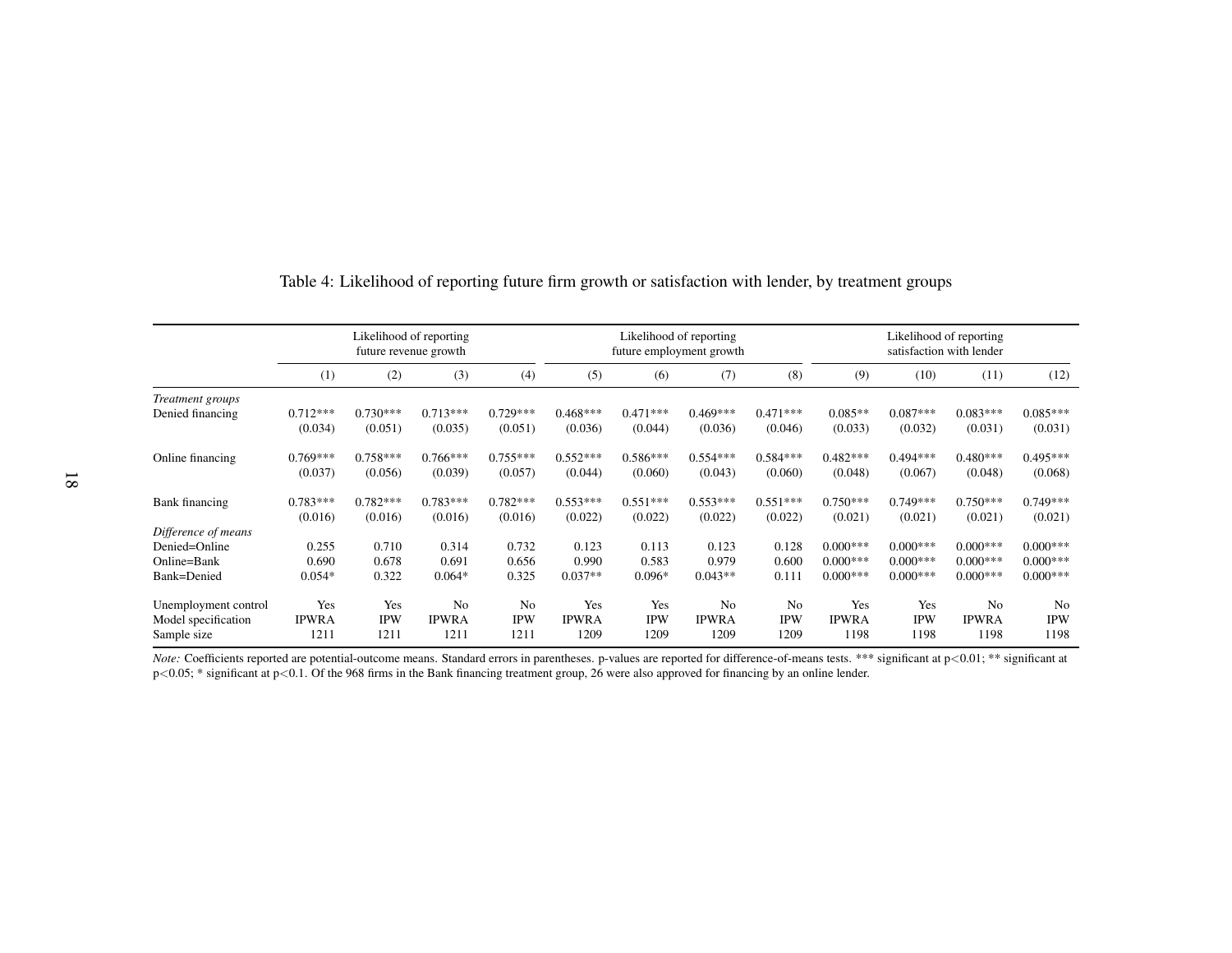|                         | Likelihood of reporting<br>future revenue growth |            | Likelihood of reporting<br>future employment growth |            | Likelihood of reporting<br>satisfaction with lender |            |  |
|-------------------------|--------------------------------------------------|------------|-----------------------------------------------------|------------|-----------------------------------------------------|------------|--|
|                         | (1)                                              | (2)        | (3)                                                 | (4)        | (5)                                                 | (6)        |  |
| <i>Treatment groups</i> |                                                  |            |                                                     |            |                                                     |            |  |
| Denied financing        | $0.615***$                                       | $0.667***$ | $0.363***$                                          | $0.396***$ | $0.126***$                                          | $0.125***$ |  |
|                         | (0.040)                                          | (0.043)    | (0.032)                                             | (0.037)    | (0.046)                                             | (0.037)    |  |
| Online financing        | $0.801***$                                       | $0.777***$ | $0.606***$                                          | $0.651***$ | $0.517***$                                          | $0.547***$ |  |
|                         | (0.038)                                          | (0.053)    | (0.042)                                             | (0.061)    | (0.047)                                             | (0.072)    |  |
| Bank financing          | $0.737***$                                       | $0.737***$ | $0.515***$                                          | $0.515***$ | $0.775***$                                          | $0.775***$ |  |
|                         | (0.014)                                          | (0.014)    | (0.017)                                             | (0.017)    | (0.014)                                             | (0.015)    |  |
| Difference of means     |                                                  |            |                                                     |            |                                                     |            |  |
| Denied=Online           | $0.001***$                                       | $0.104*$   | $0.000***$                                          | $0.000***$ | $0.000***$                                          | $0.000***$ |  |
| Online=Bank             | 0.111                                            | 0.462      | $0.041**$                                           | $0.030**$  | $0.000***$                                          | $0.002***$ |  |
| Bank=Denied             | $0.004***$                                       | 0.117      | $0.000***$                                          | $0.003***$ | $0.000***$                                          | $0.000***$ |  |
| Unemployment control    | Yes                                              | Yes        | Yes                                                 | Yes        | Yes                                                 | Yes        |  |
| Model specification     | <b>IPWRA</b>                                     | <b>IPW</b> | <b>IPWRA</b>                                        | <b>IPW</b> | <b>IPWRA</b>                                        | <b>IPW</b> |  |
| Sample size             | 1211                                             | 1211       | 1209                                                | 1209       | 1198                                                | 1198       |  |

### Table 5: Unweighted Results: Likelihood of reporting future firm growth or satisfaction with lender, by treatment groups

*Note:* Coefficients reported are potential-outcome means. Standard errors in parentheses. p-values are reported for difference-of-means tests. \*\*\* significant at p<0.01; \*\* significant at p<0.05; \* significant at p<0.1. Of the 968 firms in the Bank financing treatment group, 26 were also approved for financing by an online lender.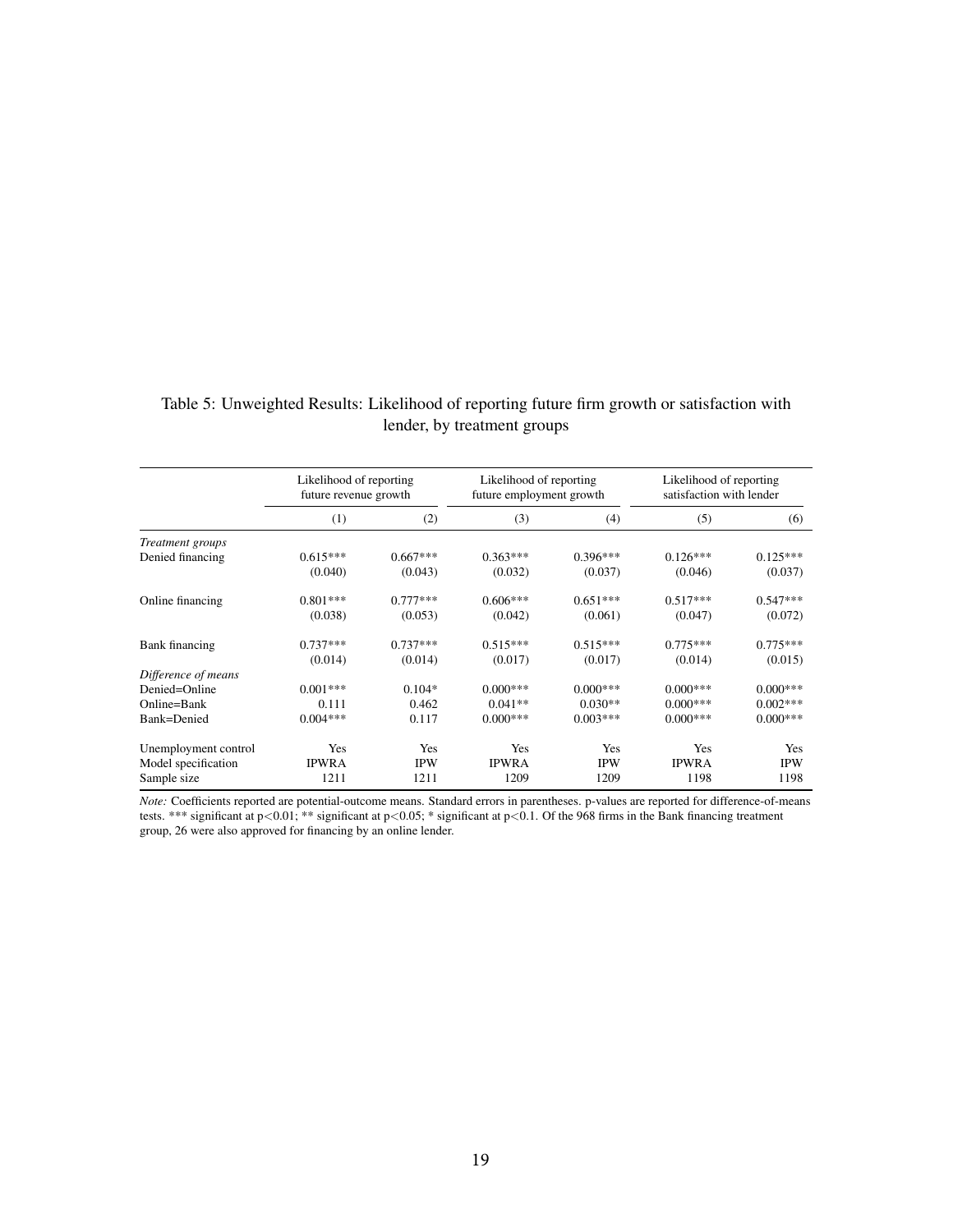

Figure 2: Margin plots. Values shown are the potential-outcome means of minority-owned firms in terms of reported future revenue, future employment, and satisfaction. Based on IPWRA weighted model specifications with unemployment control. Of the 968 firms in the Bank financing treatment group, 26 were also approved for financing by an online lender.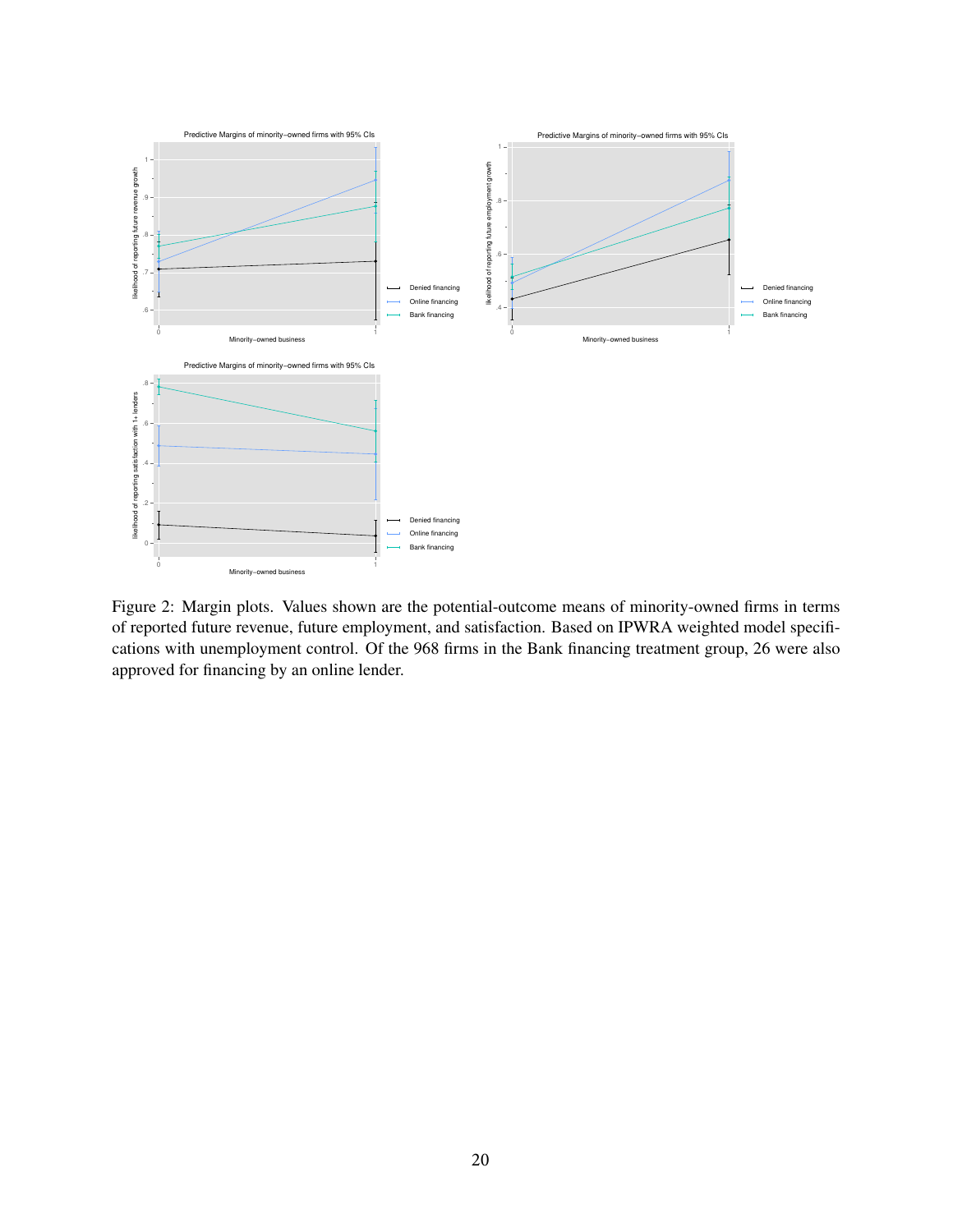## **Bibliography**

- Berger, Allen N., and Gregory F. Udell. "Small Business Credit Availability and Relationship Lending: The Importance of Bank Organisational Structure." *The Economic Journal* 112, no. 477 (2002): F32- F53.
- Berger, Allen, Nathan Miller, Mitchell Petersen, Raghuram Rajan, and Jeremy Stein. "Does Function Follow Organizational Form? Evidence from the Lending Practice of Large and Small Banks." *Journal of Financial Economics* 76, no. 2 (2005): 237-269.
- DeYoung, Robert, Dennis Glennon, and Peter Nigro. "Borrower-Lender Distance, Credit Scoring, and Loan Performance: Evidence from Informational-Opaque Small Business Borrowers." *Journal of Financial Intermediation* 17, no. 1 (2008): 113-143.
- DeYoung, Robert, Scott Frame, Dennis Glennon, and Peter Nigro. "The Information Revolution and Small Business Lending: The Missing Evidence." *Journal of Financial Services Research* 39, no. 1 (2011): 19-33.
- FDIC. "Community Banking by the Numbers." *FDIC Future of Community Banking Conference.* 2012.
- Federal Reserve. "2015 Small Business Credity Survey: Report on Employer Firms." Special Report, New York, 2016.
- Imbens, Guido. "Nonparametric estimation of average treatment effects under exogeneity: A review." *The Review of Economics and Statistics* 86, no. 1 (2004): 4-29.
- Jagtiani, Julapa, and Catharine Lemieux. *Small Business Lending: Challenges and Opportunities for Community Banks.* Working Paper, Philadelphia: Federal Reserve Bank of Philadelphia, 2016.
- KPMG and CB Insights. *The Pulse of Fintech, 2015 in Review.* London: KPMG Enterprise, 2016.
- KPMG and CB Insights. *The Pulse of Fintech, Q3 2016.* London: KPMG Enterprise, 2016.
- Lipman, Barbara, and Ann Marie Wiersch. *Alternative Lending through the Eyes of "Mom-and-Pop" Small-Business Owners: Findings from Online Focus Groups.* Special Report, Federal Reserve Bank of Cleveland, 2015.
- Mach, Traci L., Courtney M. Carter, and Cailin R. Slattery. *Peer-to-peer lending to small businesses.* Working Paper, Washington D.C.: Federal Reserve Board, 2014.
- Manski, Charles F., and Steven R. Lerman. "The Estimation of Choice Probabilities from Choice Based Samples." *Econometrica*, 1977: 1977-1988.
- Morse, Adair. "Peer-to-Peer Crowdfunding: Information and the Potential for Disruption in Consumer Lending." *Annual Review of Financial Economics*, 2015.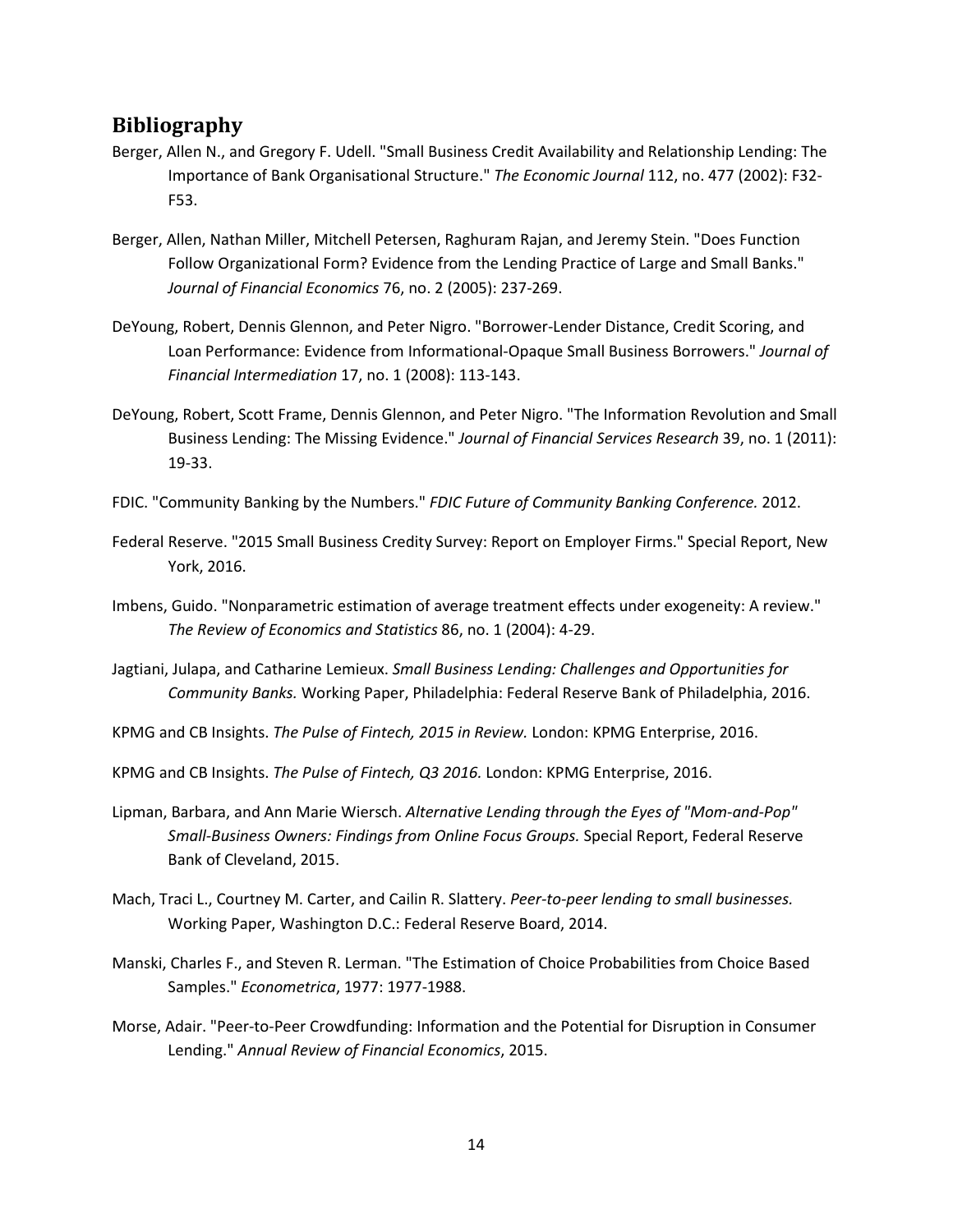- Solon, Gary, Steven J. Haider, and Jeffrey Wooldridge. *What are we weighting for?* NBER Working Paper Series, Cambridge: National Bureau of Economic Research, 2013.
- The Economist. "The fintech revolution: A wave of startups is changing finance--for the better." *The Economist*, May 9, 2015.
- U.S. Department of Treasury. "Opportunities and Challenges in Online Marketplace Lending." White Paper, Washington D.C., 2016.
- Wiersch, Ann Marie, and Scott Shane. *Why Small Business Lending Isn't What It Used to Be.* Economic Commentary, Federal Reserve Bank of Cleveland, 2013.
- Wooldridge, Jeffrey M. *Introductory Econometrics: A Modern Approach.* 6th. Boston: Cengage Learning, 2015.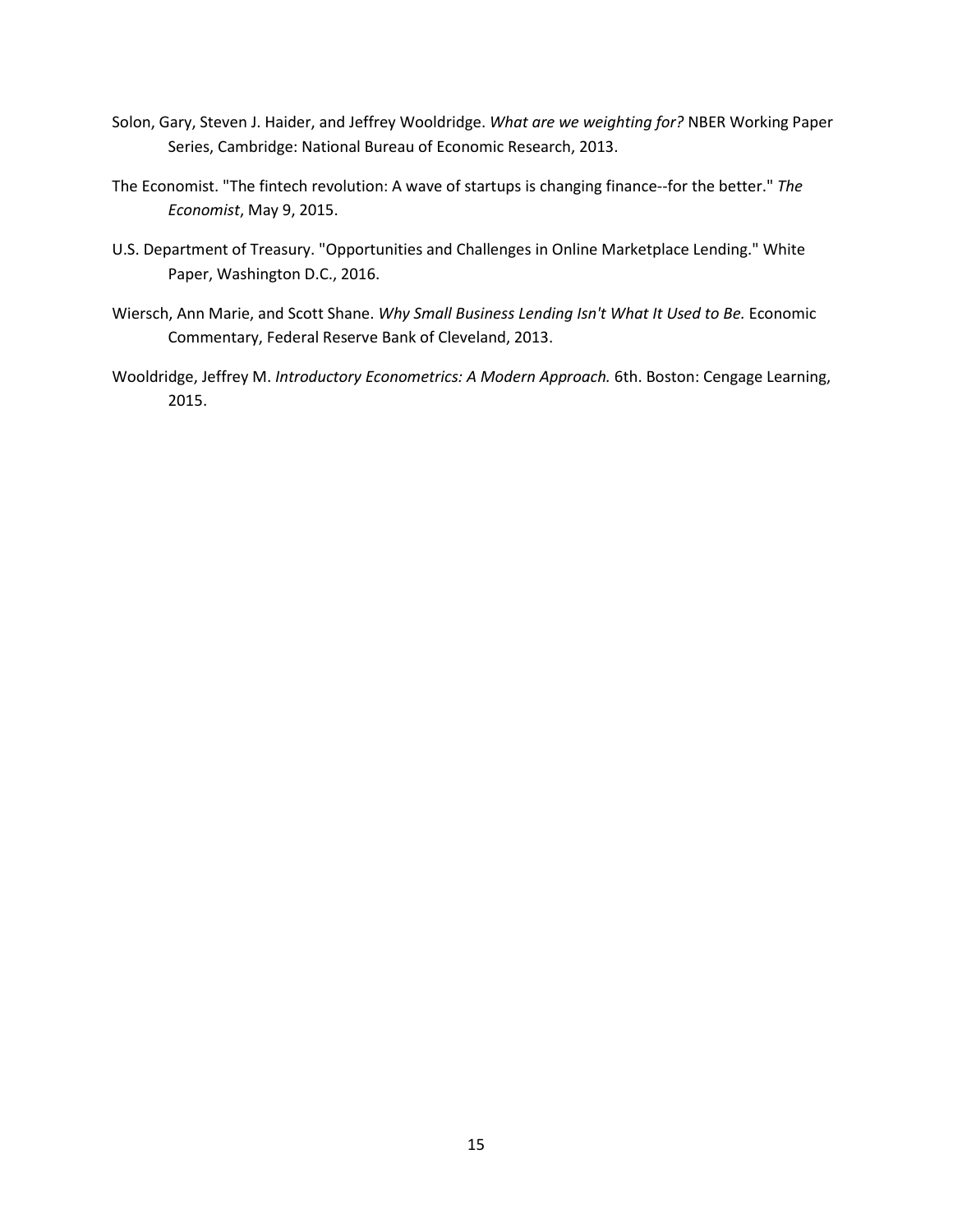|                            | Unweighted<br>sample | Weighted sample | Population |
|----------------------------|----------------------|-----------------|------------|
| Age                        |                      |                 |            |
| 0-2 years                  | 9.42                 | 20.84           | 20.85      |
| 3-5 years                  | 10.21                | 13.94           | 13.96      |
| $6-10$ years               | 14.95                | 20.14           | 20.05      |
| $11 + \text{years}$        | 65.42                | 45.08           | 45.14      |
| Employee size              |                      |                 |            |
| $1-9$ emp                  | 53.14                | 73.51           | 73.53      |
| 10-49 emp                  | 36.14                | 21.41           | 21.36      |
| $50+$ emp                  | 10.73                | 5.09            | 5.11       |
| Industry                   |                      |                 |            |
| Agriculture                | 19.92                | 17.88           | 17.81      |
| Manufacturing              | 16.80                | 3.75            | 3.76       |
| Retail                     | 14.51                | 14.38           | 14.33      |
| Leisure/hospitality        | 8.12                 | 10.66           | 10.67      |
| Finance/Insurance          | 3.30                 | 6.20            | 6.31       |
| Healthcare/Education       | 7.05                 | 12.56           | 12.61      |
| Real estate/Prof svc       | 20.38                | 19.28           | 19.26      |
| Admin svc/Business Support | 9.92                 | 15.28           | 15.26      |

Table A1: Tabulations of unweighted, weighted, and population variables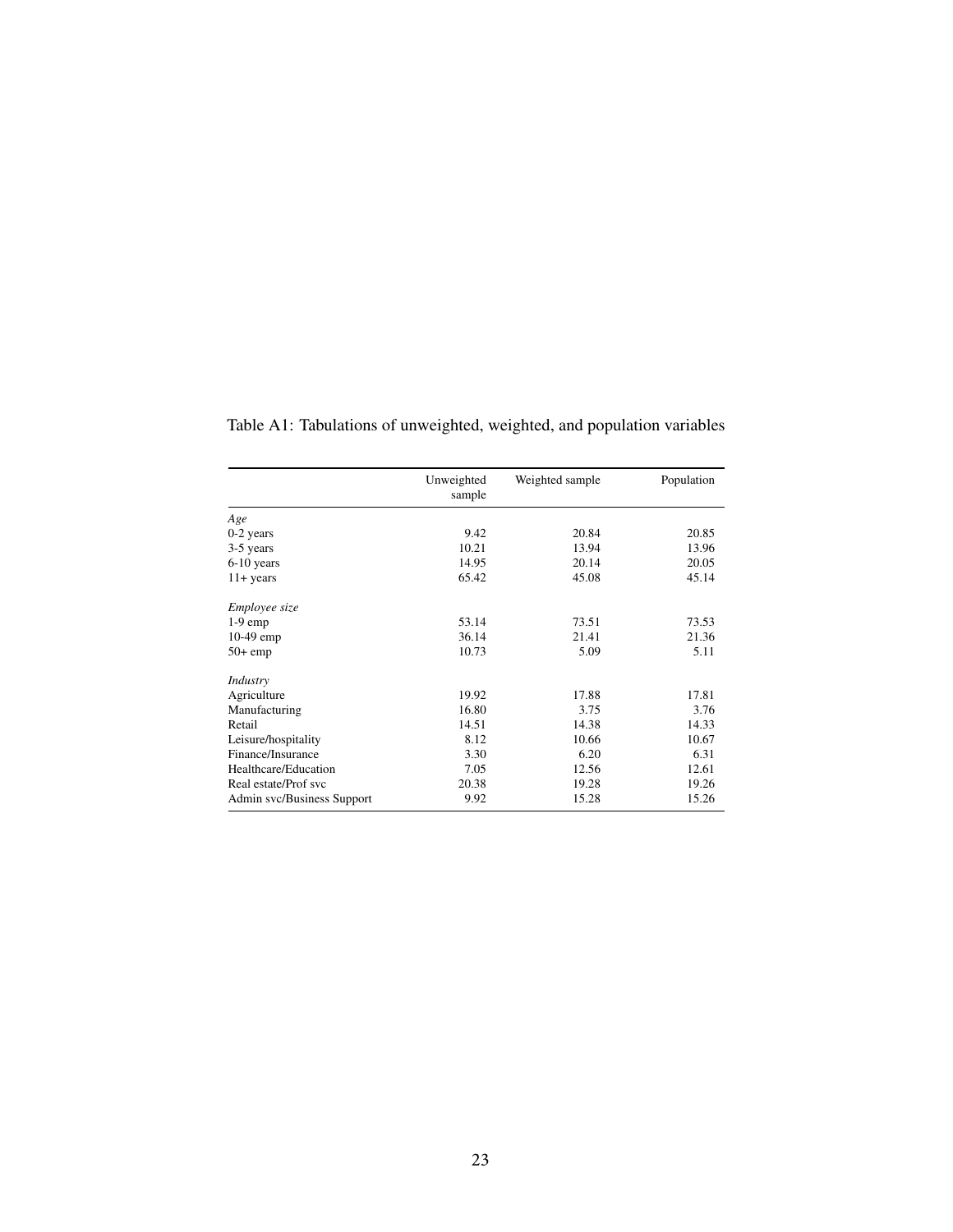| Percentiles |      | <b>Four Smallest Values</b> |                 |          |
|-------------|------|-----------------------------|-----------------|----------|
| $1\%$       | 225  | 225                         |                 |          |
| 5%          | 237  | 225                         |                 |          |
| 10%         | 389  | 225                         |                 |          |
| 25%         | 796  | 225                         | Obs             | 3,459    |
| 50%         | 1495 |                             | Mean            | 1663.778 |
|             |      | Four Largest                | Std. Dev.       | 1180.699 |
|             |      | Values                      |                 |          |
| 75%         | 2386 | 6793                        |                 |          |
| 90%         | 3469 | 6793                        | Variance        | 1394050  |
| 95%         | 3911 | 6793                        | <b>Skewness</b> | 1.304091 |
| 99%         | 5775 | 6793                        | Kurtosis        | 4.940495 |

Table A2: Sample weight descriptive stats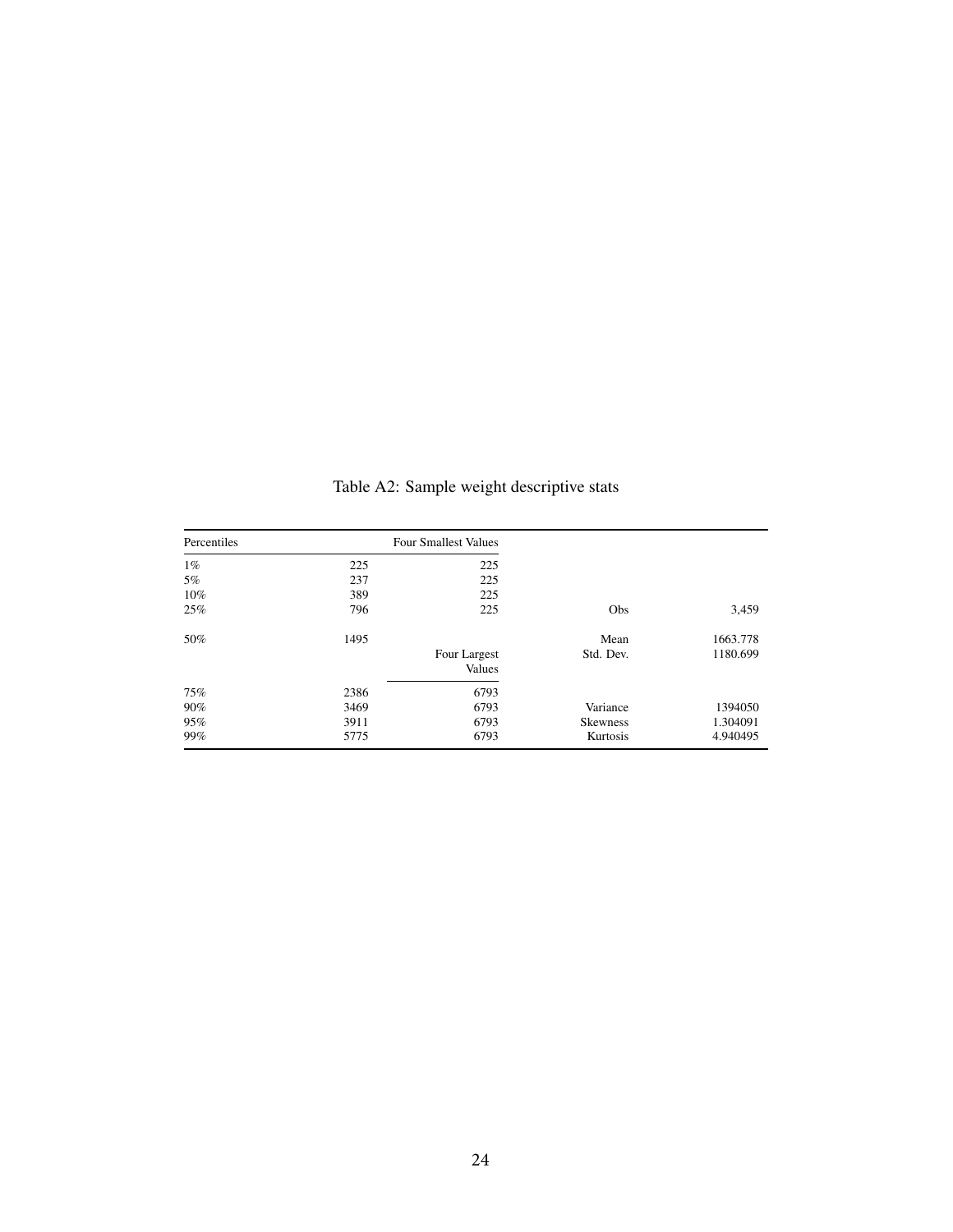|                         |           | Revenue models |           |           |           | Employment models |           |           |           | Satisfaction models |           |           |
|-------------------------|-----------|----------------|-----------|-----------|-----------|-------------------|-----------|-----------|-----------|---------------------|-----------|-----------|
|                         | (1)       | (2)            | (3)       | (4)       | (5)       | (6)               | (7)       | (8)       | (9)       | (10)                | (11)      | (12)      |
| <b>Online financing</b> |           |                |           |           |           |                   |           |           |           |                     |           |           |
| Employees               | 0.002     | 0.002          | 0.002     | 0.002     | 0.003     | 0.003             | 0.003     | 0.003     | 0.002     | 0.002               | 0.002     | 0.002     |
|                         | (0.008)   | (0.008)        | (0.008)   | (0.008)   | (0.009)   | (0.009)           | (0.009)   | (0.009)   | (0.009)   | (0.009)             | (0.009)   | (0.009)   |
| Age                     | 0.000     | 0.000          | 0.000     | 0.000     | 0.001     | 0.001             | 0.001     | 0.001     | 0.001     | 0.001               | 0.001     | 0.001     |
|                         | (0.012)   | (0.012)        | (0.012)   | (0.012)   | (0.012)   | (0.012)           | (0.012)   | (0.012)   | (0.012)   | (0.012)             | (0.012)   | (0.012)   |
| Manufacturing           | 1.098     | 1.098          | 1.095     | 1.095     | 1.125     | 1.125             | 1.121     | 1.121     | 1.152     | 1.152               | 1.144     | 1.144     |
|                         | (1.229)   | (1.229)        | (1.228)   | (1.228)   | (1.235)   | (1.235)           | (1.233)   | (1.233)   | (1.224)   | (1.224)             | (1.222)   | (1.222)   |
| Transportation          | 0.642     | 0.642          | 0.660     | 0.660     | 0.663     | 0.663             | 0.690     | 0.690     | 1.622     | 1.622               | 1.626     | 1.626     |
|                         | (1.452)   | (1.452)        | (1.448)   | (1.448)   | (1.453)   | (1.453)           | (1.447)   | (1.447)   | (1.525)   | (1.525)             | (1.522)   | (1.522)   |
| Retail                  | 0.808     | 0.808          | 0.806     | 0.806     | 0.732     | 0.732             | 0.728     | 0.728     | 0.901     | 0.901               | 0.891     | 0.891     |
|                         | (1.228)   | (1.228)        | (1.227)   | (1.227)   | (1.237)   | (1.237)           | (1.235)   | (1.235)   | (1.226)   | (1.226)             | (1.224)   | (1.224)   |
| Wholesale               | 1.481     | 1.481          | 1.487     | 1.487     | 1.508     | 1.508             | 1.517     | 1.517     | 1.556     | 1.556               | 1.570     | 1.570     |
|                         | (1.312)   | (1.312)        | (1.312)   | (1.312)   | (1.314)   | (1.314)           | (1.313)   | (1.313)   | (1.321)   | (1.321)             | (1.319)   | (1.319)   |
| Finance                 | 1.149     | 1.149          | 1.158     | 1.158     | 1.182     | 1.182             | 1.193     | 1.193     | 1.383     | 1.383               | 1.412     | 1.412     |
|                         | (1.322)   | (1.322)        | (1.322)   | (1.322)   | (1.327)   | (1.327)           | (1.327)   | (1.327)   | (1.345)   | (1.345)             | (1.347)   | (1.347)   |
| Healthcare              | $2.633**$ | $2.633**$      | $2.628**$ | $2.628**$ | $2.672**$ | $2.672**$         | $2.666**$ | $2.666**$ | $2.612**$ | $2.612**$           | $2.601**$ | $2.601**$ |
|                         | (1.290)   | (1.290)        | (1.289)   | (1.289)   | (1.299)   | (1.299)           | (1.297)   | (1.297)   | (1.278)   | (1.278)             | (1.277)   | (1.277)   |
| Education or training   | 0.628     | 0.628          | 0.660     | 0.660     | 0.300     | 0.300             | 0.327     | 0.327     | 0.545     | 0.545               | 0.555     | 0.555     |
|                         | (1.501)   | (1.501)        | (1.499)   | (1.499)   | (1.475)   | (1.475)           | (1.472)   | (1.472)   | (1.481)   | (1.481)             | (1.485)   | (1.485)   |
| Real estate             | 0.146     | 0.146          | 0.158     | 0.158     | 0.329     | 0.329             | 0.342     | 0.342     | 0.270     | 0.270               | 0.295     | 0.295     |
|                         | (1.587)   | (1.587)        | (1.584)   | (1.584)   | (1.601)   | (1.601)           | (1.598)   | (1.598)   | (1.598)   | (1.598)             | (1.594)   | (1.594)   |
| Hospitality             | 0.833     | 0.833          | 0.825     | 0.825     | 0.934     | 0.934             | 0.924     | 0.924     | 1.060     | 1.060               | 1.036     | 1.036     |
|                         | (1.240)   | (1.240)        | (1.239)   | (1.239)   | (1.249)   | (1.249)           | (1.247)   | (1.247)   | (1.243)   | (1.243)             | (1.241)   | (1.241)   |
| Professional svc        | 0.684     | 0.684          | 0.692     | 0.692     | 0.710     | 0.710             | 0.720     | 0.720     | 0.696     | 0.696               | 0.716     | 0.716     |
|                         | (1.234)   | (1.234)        | (1.232)   | (1.232)   | (1.244)   | (1.244)           | (1.241)   | (1.241)   | (1.236)   | (1.236)             | (1.233)   | (1.233)   |
| Administrative svc      | 1.395     | 1.395          | 1.398     | 1.398     | 1.427     | 1.427             | 1.431     | 1.431     | 1.495     | 1.495               | 1.499     | 1.499     |
|                         | (1.216)   | (1.216)        | (1.216)   | (1.216)   | (1.223)   | (1.223)           | (1.221)   | (1.221)   | (1.214)   | (1.214)             | (1.213)   | (1.213)   |

Table A3: Multinomial logit regressions for probability of receiving financing

*(Continued)*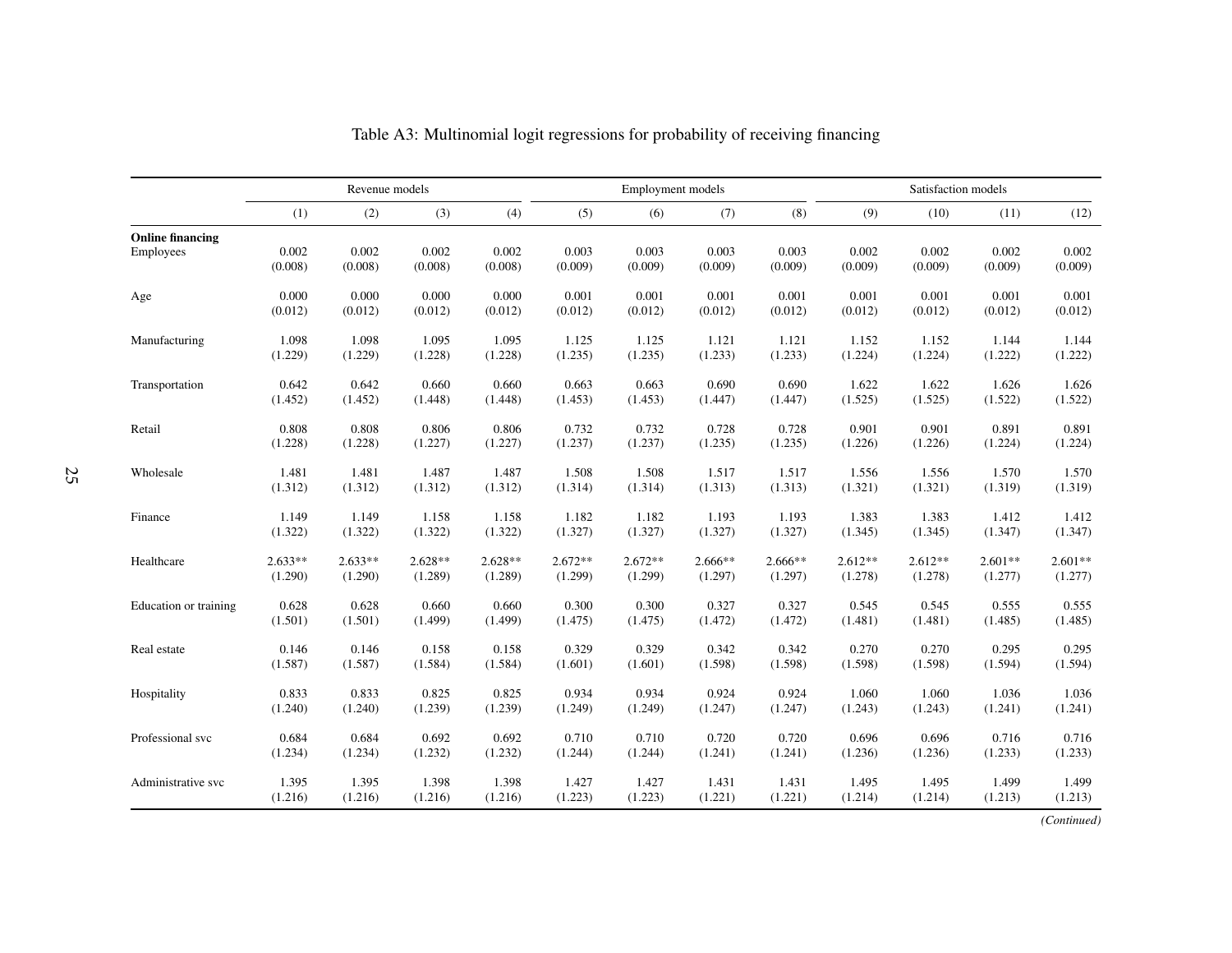|                       |                  | Revenue models   |           |           |                  | Employment models |           |           |                  | Satisfaction models |          |          |
|-----------------------|------------------|------------------|-----------|-----------|------------------|-------------------|-----------|-----------|------------------|---------------------|----------|----------|
|                       | (1)              | (2)              | (3)       | (4)       | (5)              | (6)               | (7)       | (8)       | (9)              | (10)                | (11)     | (12)     |
| Construction          | 0.792            | 0.792            | 0.779     | 0.779     | 0.864            | 0.864             | 0.845     | 0.845     | 0.991            | 0.991               | 0.953    | 0.953    |
|                       | (1.247)          | (1.247)          | (1.244)   | (1.244)   | (1.255)          | (1.255)           | (1.252)   | (1.252)   | (1.241)          | (1.241)             | (1.239)  | (1.239)  |
| $100K-1M$             | 0.720            | 0.720            | 0.721     | 0.721     | 0.733            | 0.733             | 0.737     | 0.737     | 0.433            | 0.433               | 0.442    | 0.442    |
|                       | (0.487)          | (0.487)          | (0.488)   | (0.488)   | (0.489)          | (0.489)           | (0.489)   | (0.489)   | (0.500)          | (0.500)             | (0.502)  | (0.502)  |
| $1M-10M$              | 0.929            | 0.929            | 0.943     | 0.943     | 0.934            | 0.934             | 0.952     | 0.952     | 0.670            | 0.670               | 0.707    | 0.707    |
|                       | (0.602)          | (0.602)          | (0.597)   | (0.597)   | (0.607)          | (0.607)           | (0.600)   | (0.600)   | (0.616)          | (0.616)             | (0.609)  | (0.609)  |
| $$10M+$               | 1.444            | 1.444            | 1.461     | 1.461     | 1.450            | 1.450             | 1.469     | 1.469     | 1.122            | 1.122               | 1.160    | 1.160    |
|                       | (1.238)          | (1.238)          | (1.230)   | (1.230)   | (1.247)          | (1.247)           | (1.240)   | (1.240)   | (1.250)          | (1.250)             | (1.242)  | (1.242)  |
| Break even            | $-0.431$         | $-0.431$         | $-0.432$  | $-0.432$  | $-0.388$         | $-0.388$          | $-0.390$  | $-0.390$  | $-0.447$         | $-0.447$            | $-0.447$ | $-0.447$ |
|                       | (0.386)          | (0.386)          | (0.386)   | (0.386)   | (0.389)          | (0.389)           | (0.388)   | (0.388)   | (0.403)          | (0.403)             | (0.402)  | (0.402)  |
| Profitable            | $-0.429$         | $-0.429$         | $-0.431$  | $-0.431$  | $-0.445$         | $-0.445$          | $-0.449$  | $-0.449$  | $-0.524$         | $-0.524$            | $-0.530$ | $-0.530$ |
|                       | (0.337)          | (0.337)          | (0.337)   | (0.337)   | (0.338)          | (0.338)           | (0.338)   | (0.338)   | (0.349)          | (0.349)             | (0.349)  | (0.349)  |
| Minority-owned        | $-0.141$         | $-0.141$         | $-0.140$  | $-0.140$  | $-0.107$         | $-0.107$          | $-0.105$  | $-0.105$  | $-0.154$         | $-0.154$            | $-0.151$ | $-0.151$ |
|                       | (0.354)          | (0.354)          | (0.355)   | (0.355)   | (0.357)          | (0.357)           | (0.357)   | (0.357)   | (0.362)          | (0.362)             | (0.363)  | (0.363)  |
| Female-owned          | 0.094            | 0.094            | 0.098     | 0.098     | 0.117            | 0.117             | 0.123     | 0.123     | 0.084            | 0.084               | 0.095    | 0.095    |
|                       | (0.318)          | (0.318)          | (0.318)   | (0.318)   | (0.321)          | (0.321)           | (0.321)   | (0.321)   | (0.324)          | (0.324)             | (0.325)  | (0.325)  |
| Veteran-owned         | 0.595            | 0.595            | 0.595     | 0.595     | 0.600            | 0.600             | 0.604     | 0.604     | $0.769*$         | $0.769*$            | $0.775*$ | $0.775*$ |
|                       | (0.409)          | (0.409)          | (0.410)   | (0.410)   | (0.413)          | (0.413)           | (0.413)   | (0.413)   | (0.431)          | (0.431)             | (0.431)  | (0.431)  |
| Unemployment control  | 0.013<br>(0.040) | 0.013<br>(0.040) |           |           | 0.017<br>(0.040) | 0.017<br>(0.040)  |           |           | 0.034<br>(0.043) | 0.034<br>(0.043)    |          |          |
| Constant              | $-1.915$         | $-1.915$         | $-2.110*$ | $-2.110*$ | $-1.928$         | $-1.928$          | $-2.189*$ | $-2.189*$ | $-1.345$         | $-1.345$            | $-1.851$ | $-1.851$ |
|                       | (1.373)          | (1.373)          | (1.237)   | (1.237)   | (1.378)          | (1.378)           | (1.234)   | (1.234)   | (1.390)          | (1.390)             | (1.232)  | (1.232)  |
| <b>Bank financing</b> | 0.007            | 0.007            | 0.007     | 0.007     | 0.007            | 0.007             | 0.007     | 0.007     | 0.007            | 0.007               | 0.007    | 0.007    |
| <b>Employees</b>      | (0.008)          | (0.008)          | (0.008)   | (0.008)   | (0.008)          | (0.008)           | (0.008)   | (0.008)   | (0.008)          | (0.008)             | (0.008)  | (0.008)  |
| Age                   | $0.012*$         | $0.012*$         | $0.012*$  | $0.012*$  | $0.013*$         | $0.013*$          | $0.013*$  | $0.013*$  | 0.013            | 0.013               | 0.013    | 0.013    |
|                       | (0.007)          | (0.007)          | (0.007)   | (0.007)   | (0.007)          | (0.007)           | (0.007)   | (0.007)   | (0.008)          | (0.008)             | (0.008)  | (0.008)  |
| Manufacturing         | $-0.102$         | $-0.102$         | $-0.102$  | $-0.102$  | 0.183            | 0.183             | 0.180     | 0.180     | $-0.049$         | $-0.049$            | $-0.055$ | $-0.055$ |
|                       | (0.764)          | (0.764)          | (0.764)   | (0.764)   | (0.749)          | (0.749)           | (0.745)   | (0.745)   | (0.754)          | (0.754)             | (0.751)  | (0.751)  |

Table A3: Multinomial logit regressions for probability of receiving financing *(Continued)*

*(Continued)*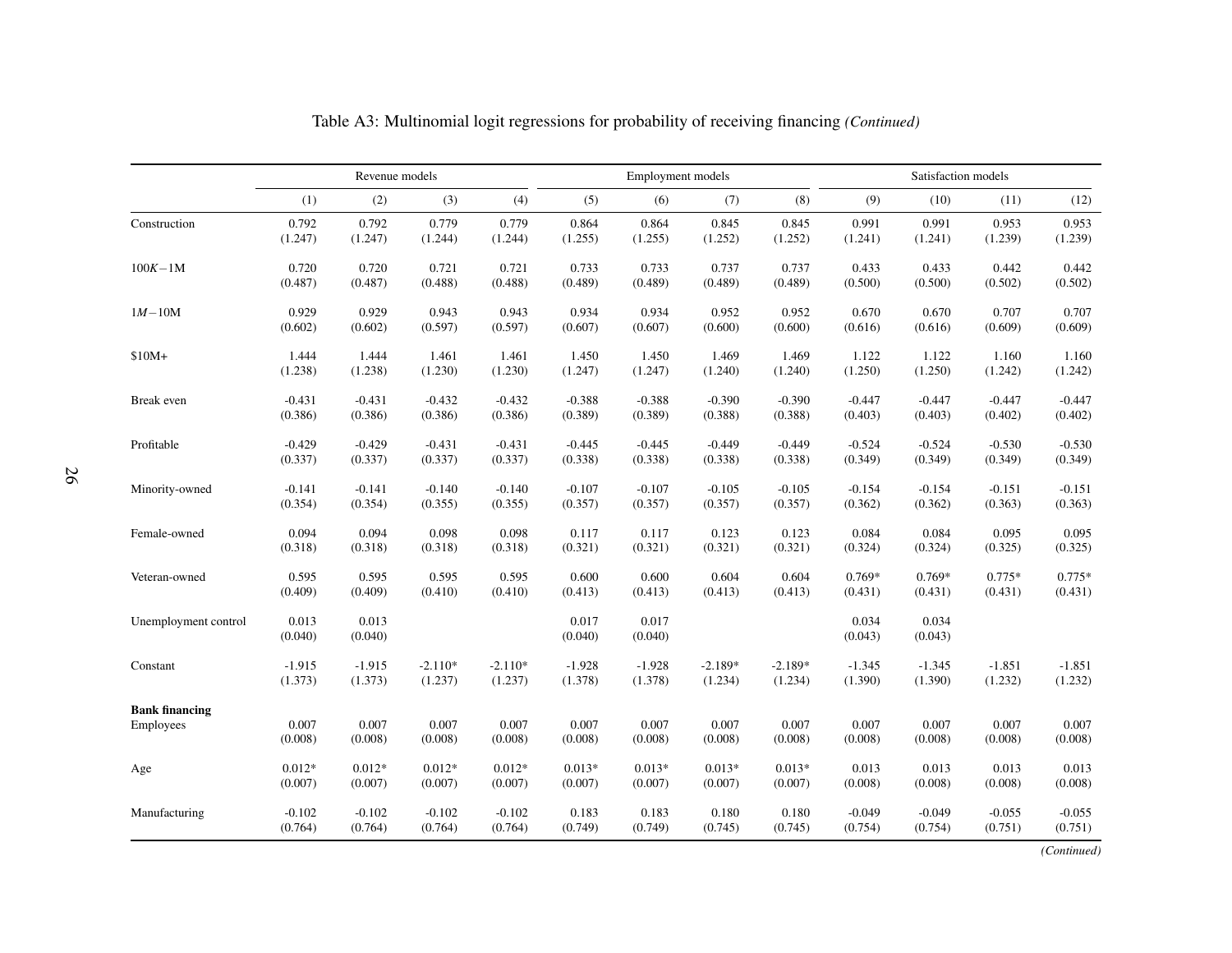|                    |            | Revenue models |            |            |            | Employment models |            |            |           | Satisfaction models |           |           |
|--------------------|------------|----------------|------------|------------|------------|-------------------|------------|------------|-----------|---------------------|-----------|-----------|
|                    | (1)        | (2)            | (3)        | (4)        | (5)        | (6)               | (7)        | (8)        | (9)       | (10)                | (11)      | (12)      |
| Transportation     | $-0.293$   | $-0.293$       | $-0.289$   | $-0.289$   | $-0.042$   | $-0.042$          | $-0.024$   | $-0.024$   | 0.673     | 0.673               | 0.674     | 0.674     |
|                    | (0.915)    | (0.915)        | (0.916)    | (0.916)    | (0.907)    | (0.907)           | (0.904)    | (0.904)    | (1.064)   | (1.064)             | (1.059)   | (1.059)   |
| Retail             | $-0.571$   | $-0.571$       | $-0.571$   | $-0.571$   | $-0.305$   | $-0.305$          | $-0.309$   | $-0.309$   | $-0.462$  | $-0.462$            | $-0.474$  | $-0.474$  |
|                    | (0.762)    | (0.762)        | (0.761)    | (0.761)    | (0.747)    | (0.747)           | (0.744)    | (0.744)    | (0.754)   | (0.754)             | (0.750)   | (0.750)   |
| Wholesale trade    | $-0.597$   | $-0.597$       | $-0.593$   | $-0.593$   | $-0.291$   | $-0.291$          | $-0.286$   | $-0.286$   | $-0.488$  | $-0.488$            | $-0.481$  | $-0.481$  |
|                    | (0.845)    | (0.845)        | (0.844)    | (0.844)    | (0.828)    | (0.828)           | (0.825)    | (0.825)    | (0.841)   | (0.841)             | (0.838)   | (0.838)   |
| Finance            | $-1.206$   | $-1.206$       | $-1.205$   | $-1.205$   | $-0.905$   | $-0.905$          | $-0.895$   | $-0.895$   | $-0.963$  | $-0.963$            | $-0.940$  | $-0.940$  |
|                    | (0.889)    | (0.889)        | (0.887)    | (0.887)    | (0.876)    | (0.876)           | (0.872)    | (0.872)    | (0.927)   | (0.927)             | (0.924)   | (0.924)   |
| Healthcare         | 0.503      | 0.503          | 0.501      | 0.501      | 0.847      | 0.847             | 0.842      | 0.842      | 0.520     | 0.520               | 0.511     | 0.511     |
|                    | (0.871)    | (0.871)        | (0.871)    | (0.871)    | (0.858)    | (0.858)           | (0.855)    | (0.855)    | (0.851)   | (0.851)             | (0.849)   | (0.849)   |
| Education          | $-0.455$   | $-0.455$       | $-0.449$   | $-0.449$   | $-0.688$   | $-0.688$          | $-0.679$   | $-0.679$   | $-0.865$  | $-0.865$            | $-0.866$  | $-0.866$  |
|                    | (0.973)    | (0.973)        | (0.971)    | (0.971)    | (0.979)    | (0.979)           | (0.977)    | (0.977)    | (1.031)   | (1.031)             | (1.032)   | (1.032)   |
| Real estate        | $-0.211$   | $-0.211$       | $-0.210$   | $-0.210$   | 0.265      | 0.265             | 0.273      | 0.273      | $-0.058$  | $-0.058$            | $-0.041$  | $-0.041$  |
|                    | (0.878)    | (0.878)        | (0.877)    | (0.877)    | (0.885)    | (0.885)           | (0.881)    | (0.881)    | (0.881)   | (0.881)             | (0.876)   | (0.876)   |
| Hospitality        | $-0.762$   | $-0.762$       | $-0.765$   | $-0.765$   | $-0.446$   | $-0.446$          | $-0.452$   | $-0.452$   | $-0.539$  | $-0.539$            | $-0.556$  | $-0.556$  |
|                    | (0.783)    | (0.783)        | (0.782)    | (0.782)    | (0.772)    | (0.772)           | (0.768)    | (0.768)    | (0.782)   | (0.782)             | (0.778)   | (0.778)   |
| Professional svc   | $-0.513$   | $-0.513$       | $-0.512$   | $-0.512$   | $-0.195$   | $-0.195$          | $-0.188$   | $-0.188$   | $-0.422$  | $-0.422$            | $-0.408$  | $-0.408$  |
|                    | (0.760)    | (0.760)        | (0.760)    | (0.760)    | (0.746)    | (0.746)           | (0.743)    | (0.743)    | (0.752)   | (0.752)             | (0.749)   | (0.749)   |
| Administrative svc | $-0.673$   | $-0.673$       | $-0.673$   | $-0.673$   | $-0.371$   | $-0.371$          | $-0.370$   | $-0.370$   | $-0.558$  | $-0.558$            | $-0.559$  | $-0.559$  |
|                    | (0.765)    | (0.765)        | (0.764)    | (0.764)    | (0.751)    | (0.751)           | (0.747)    | (0.747)    | (0.757)   | (0.757)             | (0.754)   | (0.754)   |
| Construction       | $-0.246$   | $-0.246$       | $-0.249$   | $-0.249$   | 0.102      | 0.102             | 0.085      | 0.085      | $-0.077$  | $-0.077$            | $-0.110$  | $-0.110$  |
|                    | (0.765)    | (0.765)        | (0.764)    | (0.764)    | (0.753)    | (0.753)           | (0.748)    | (0.748)    | (0.758)   | (0.758)             | (0.755)   | (0.755)   |
| $100K-1M$          | 0.170      | 0.170          | 0.170      | 0.170      | 0.203      | 0.203             | 0.206      | 0.206      | $-0.053$  | $-0.053$            | $-0.044$  | $-0.044$  |
|                    | (0.320)    | (0.320)        | (0.320)    | (0.320)    | (0.322)    | (0.322)           | (0.322)    | (0.322)    | (0.349)   | (0.349)             | (0.350)   | (0.350)   |
| $1M-10M$           | $1.062***$ | $1.062***$     | $1.063***$ | $1.063***$ | $1.057***$ | $1.057***$        | $1.071***$ | $1.071***$ | $0.853**$ | $0.853**$           | $0.881**$ | $0.881**$ |
|                    | (0.380)    | (0.380)        | (0.382)    | (0.382)    | (0.382)    | (0.382)           | (0.384)    | (0.384)    | (0.410)   | (0.410)             | (0.413)   | (0.413)   |
| $$10M+$            | $2.156**$  | $2.156**$      | $2.156**$  | $2.156**$  | $2.136**$  | $2.136**$         | $2.149**$  | $2.149**$  | $1.863**$ | $1.863**$           | 1.891**   | 1.891**   |
|                    | (0.911)    | (0.911)        | (0.911)    | (0.911)    | (0.915)    | (0.915)           | (0.918)    | (0.918)    | (0.924)   | (0.924)             | (0.932)   | (0.932)   |

Table A3: Multinomial logit regressions for probability of receiving financing *(Continued)*

*(Continued)*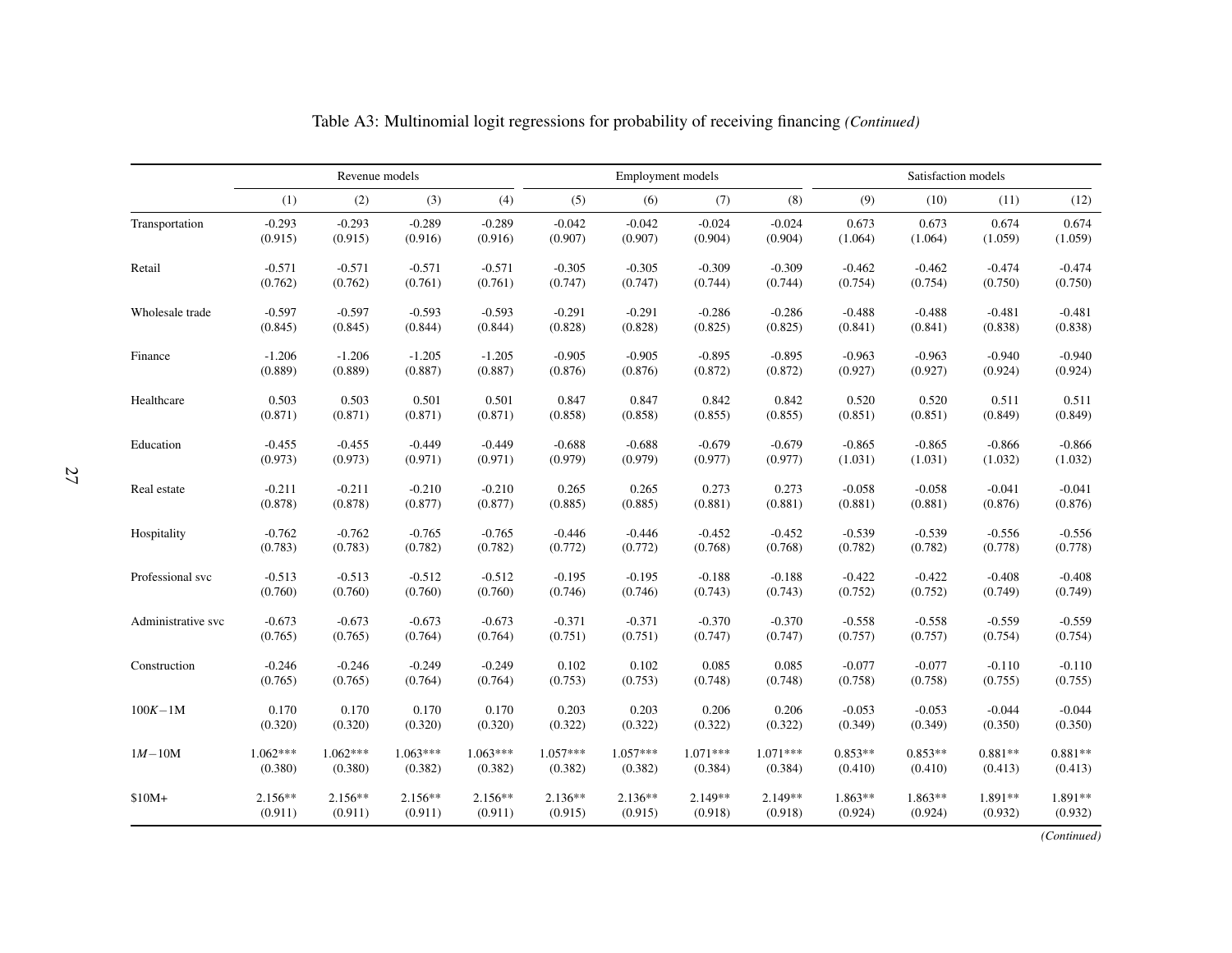|                      |                  |                  | Revenue models |             |                  |                  | Employment models |             | Satisfaction models |                  |              |             |
|----------------------|------------------|------------------|----------------|-------------|------------------|------------------|-------------------|-------------|---------------------|------------------|--------------|-------------|
|                      | (1)              | (2)              | (3)            | (4)         | (5)              | (6)              | (7)               | (8)         | (9)                 | (10)             | (11)         | (12)        |
| Break even           | 0.390            | 0.390            | 0.390          | 0.390       | 0.415            | 0.415            | 0.414             | 0.414       | 0.370               | 0.370            | 0.370        | 0.370       |
|                      | (0.304)          | (0.304)          | (0.304)        | (0.304)     | (0.308)          | (0.308)          | (0.308)           | (0.308)     | (0.323)             | (0.323)          | (0.321)      | (0.321)     |
| Profitable           | $0.860***$       | $0.860***$       | $0.860***$     | $0.860***$  | $0.827***$       | $0.827***$       | $0.825***$        | $0.825***$  | $0.750***$          | $0.750***$       | $0.748***$   | $0.748***$  |
|                      | (0.255)          | (0.255)          | (0.255)        | (0.255)     | (0.258)          | (0.258)          | (0.258)           | (0.258)     | (0.273)             | (0.273)          | (0.274)      | (0.274)     |
| Minority-owned       | $-1.249***$      | $-1.249***$      | $-1.248***$    | $-1.248***$ | $-1.213***$      | $-1.213***$      | $-1.212***$       | $-1.212***$ | $-1.256***$         | $-1.256***$      | $-1.256***$  | $-1.256***$ |
|                      | (0.279)          | (0.279)          | (0.279)        | (0.279)     | (0.282)          | (0.282)          | (0.282)           | (0.282)     | (0.287)             | (0.287)          | (0.288)      | (0.288)     |
| Female-owned         | $-0.023$         | $-0.023$         | $-0.022$       | $-0.022$    | $-0.062$         | $-0.062$         | $-0.060$          | $-0.060$    | $-0.046$            | $-0.046$         | $-0.040$     | $-0.040$    |
|                      | (0.219)          | (0.219)          | (0.219)        | (0.219)     | (0.219)          | (0.219)          | (0.219)           | (0.219)     | (0.226)             | (0.226)          | (0.226)      | (0.226)     |
| Veteran-owned        | 0.073            | 0.073            | 0.074          | 0.074       | $-0.003$         | $-0.003$         | $-0.001$          | $-0.001$    | 0.245               | 0.245            | 0.249        | 0.249       |
|                      | (0.352)          | (0.352)          | (0.352)        | (0.352)     | (0.351)          | (0.351)          | (0.352)           | (0.352)     | (0.373)             | (0.373)          | (0.374)      | (0.374)     |
| Unemployment control | 0.003<br>(0.030) | 0.003<br>(0.030) |                |             | 0.013<br>(0.030) | 0.013<br>(0.030) |                   |             | 0.026<br>(0.033)    | 0.026<br>(0.033) |              |             |
| Constant             | 0.669            | 0.669            | 0.631          | 0.631       | 0.517            | 0.517            | 0.318             | 0.318       | 1.239               | 1.239            | 0.853        | 0.853       |
|                      | (0.865)          | (0.865)          | (0.764)        | (0.764)     | (0.854)          | (0.854)          | (0.747)           | (0.747)     | (0.887)             | (0.887)          | (0.760)      | (0.760)     |
| Model specification  | <b>IPWRA</b>     | <b>IPW</b>       | <b>IPWRA</b>   | <b>IPW</b>  | <b>IPWRA</b>     | <b>IPW</b>       | <b>IPWRA</b>      | <b>IPW</b>  | <b>IPWRA</b>        | <b>IPW</b>       | <b>IPWRA</b> | <b>IPW</b>  |
| Sample size          | 1211             | 1211             | 1211           | 1211        | 1209             | 1209             | 1209              | 1209        | 1198                | 1198             | 1198         | 1198        |

## Table A3: Multinomial logit regressions for probability of receiving financing *(Continued)*

Note: Coefficient estimates are relative to the base outcome of not receiving any financing. Categorical variables are omitted for industry (Agriculture), revenue (<\$100K), profitability (at a loss). Standard errors in parentheses. \*\*\* significant at p<0.01; \*\* significant at p<0.05; \* significant at p<0.1.